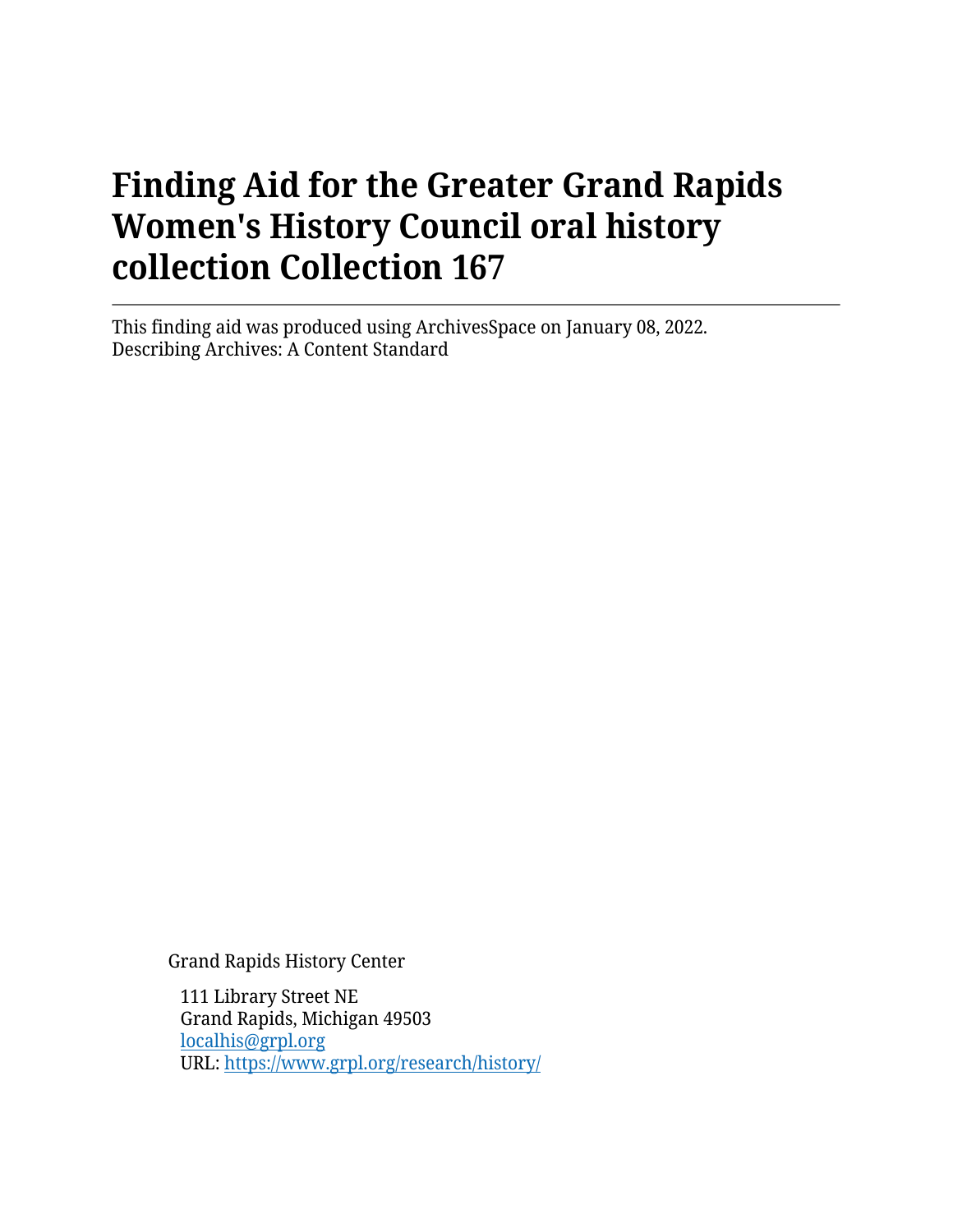# <span id="page-1-0"></span>**Table of Contents**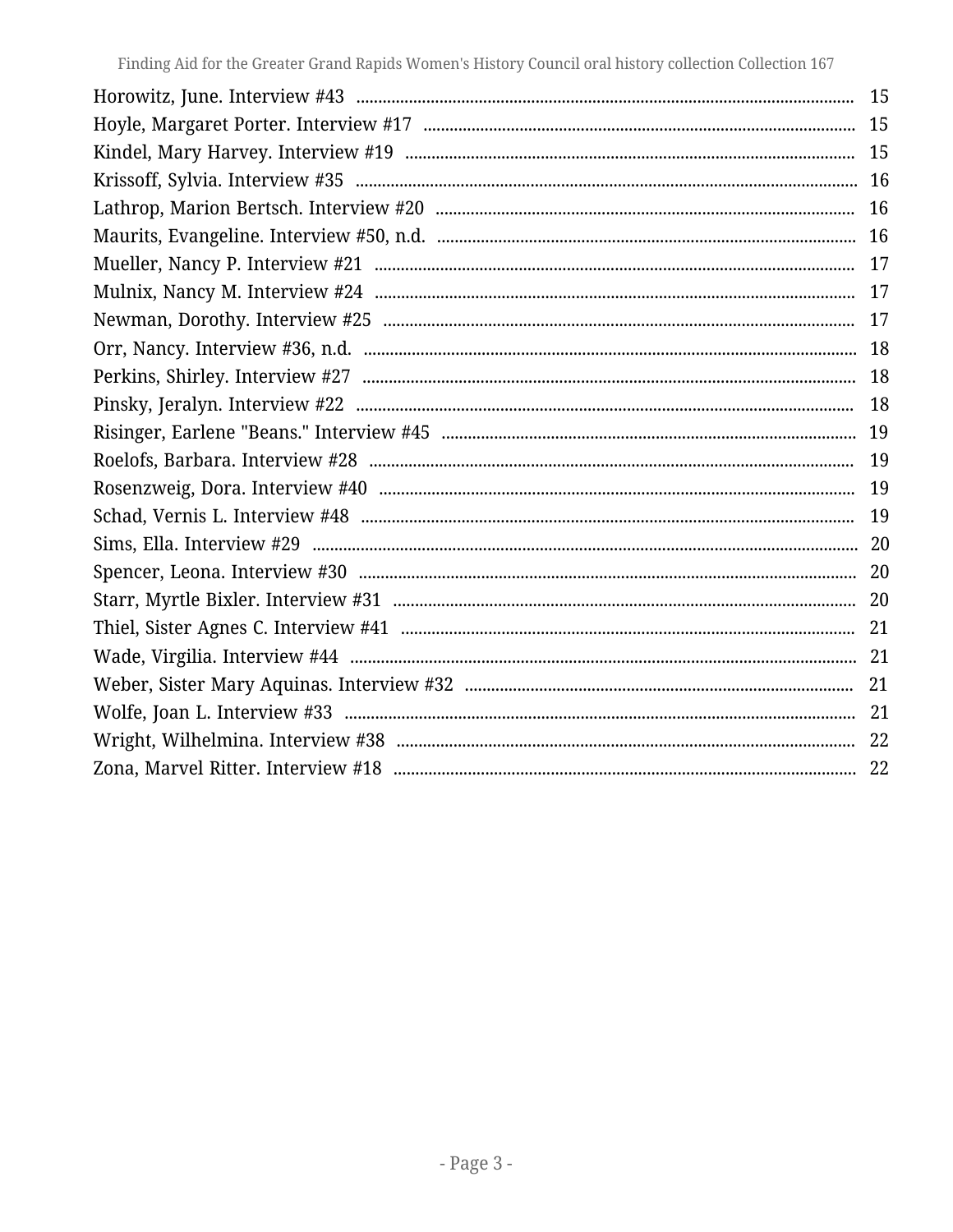# <span id="page-3-0"></span>**Summary Information**

| <b>Repository:</b>                                              | <b>Grand Rapids History Center</b>                                                                                                                                                                                                                                                                                                                                                                                                                                                                                                                                                                                                                                                                                                                                                                                                                                                                                                                                                                                                                           |
|-----------------------------------------------------------------|--------------------------------------------------------------------------------------------------------------------------------------------------------------------------------------------------------------------------------------------------------------------------------------------------------------------------------------------------------------------------------------------------------------------------------------------------------------------------------------------------------------------------------------------------------------------------------------------------------------------------------------------------------------------------------------------------------------------------------------------------------------------------------------------------------------------------------------------------------------------------------------------------------------------------------------------------------------------------------------------------------------------------------------------------------------|
| <b>Creator:</b>                                                 | <b>Greater Grand Rapids Women's History Council</b>                                                                                                                                                                                                                                                                                                                                                                                                                                                                                                                                                                                                                                                                                                                                                                                                                                                                                                                                                                                                          |
| Title:<br>ID:                                                   | Greater Grand Rapids Women's History Council oral history<br>collection<br>Collection 167                                                                                                                                                                                                                                                                                                                                                                                                                                                                                                                                                                                                                                                                                                                                                                                                                                                                                                                                                                    |
| <b>ID</b> [Archivists<br><b>Toolkit</b><br>Database::RESOURCE]: | 175                                                                                                                                                                                                                                                                                                                                                                                                                                                                                                                                                                                                                                                                                                                                                                                                                                                                                                                                                                                                                                                          |
| Date [inclusive]:                                               | 1988-present                                                                                                                                                                                                                                                                                                                                                                                                                                                                                                                                                                                                                                                                                                                                                                                                                                                                                                                                                                                                                                                 |
| <b>Physical</b><br>Description:                                 | 4.7 Linear Feet 13 boxes                                                                                                                                                                                                                                                                                                                                                                                                                                                                                                                                                                                                                                                                                                                                                                                                                                                                                                                                                                                                                                     |
| Language of the<br><b>Material:</b>                             | English.                                                                                                                                                                                                                                                                                                                                                                                                                                                                                                                                                                                                                                                                                                                                                                                                                                                                                                                                                                                                                                                     |
| Abstract:                                                       | The Greater Grand Rapids Women's History Council was formed<br>in 1988 by both local historians and business persons, for the<br>purpose of preserving the historical contributions that women<br>and women's organizations have made to the Grand Rapids,<br>Michigan area. The GGRWHC Oral History Collection is one<br>of the organization's projects in fulfillment of their mission.<br>Included here are interviews conducted by the organization's<br>members, which preserve a spoken record of their personal<br>histories, families, activities, values and times, from as early<br>as the 1840s to the present. Reflected are broad topics such<br>as medicine, society and race. Also included are details about<br>the lives of descendants of early settlement families, racism,<br>volunteerism, discrimination based on gender, education and<br>other topics. The audio tapes are supplemented with the written<br>transcriptions of those tapes, and some ancillary reference<br>information on various of the interviewees is also found. |

**^** [Return to Table of Contents](#page-1-0)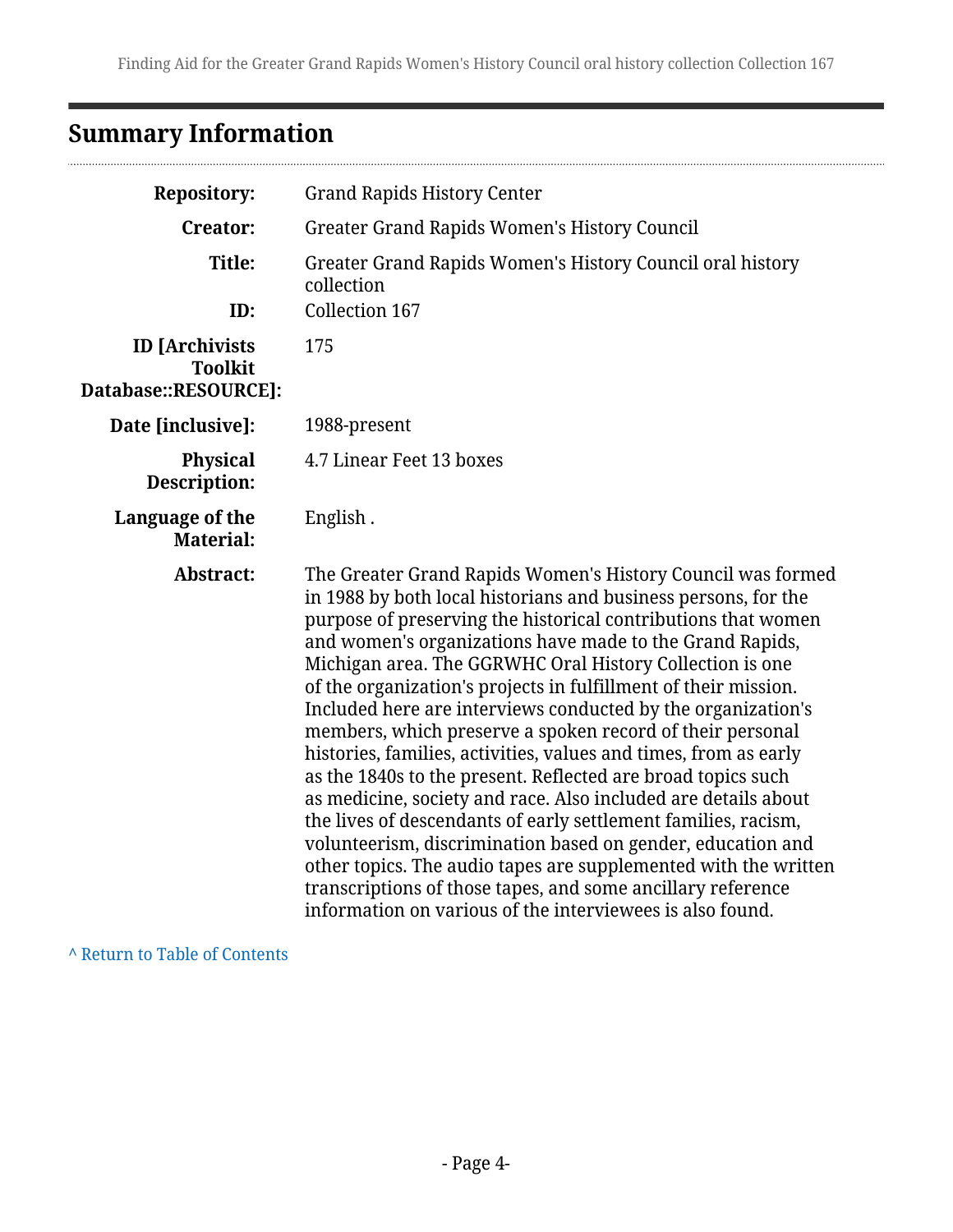# <span id="page-4-0"></span>**Biographical / Historical**

The Greater Grand Rapids Women's History Council was formed in 1988 by both local historians and business persons, for the purpose of preserving the historical contributions that women and women's organizations have made to the Grand Rapids area. Prominent among the founding members is Mary Elizabeth Frey McKay, local business woman and daughter of Edward Frey, founder of the Frey Foundation. The Council sponsors annual meetings and lectures on local women's history, including the 1991 Legacy Meeting, and promotes nominees for the Michigan Women's Hall of Fame located in Lansing.

Two committees are important within the Greater Grand Rapids Women's History Council. The research committee is responsible for the creation of a bibliography on prominent Grand Rapids area women. The oral history committee, originally headed by Jane Idema in 1989, is responsible for conducting oral histories in the form of audio taped interviews and providing written transcripts of these interviews. In 1992, Carol Grin took over as head of the oral history committee followed by Barbara Amberg in 1993. In an effort to further promote the collecting of women's oral histories, the council has held two separate workshops on the methods and procedures of conducting and preserving interviews.

**^** [Return to Table of Contents](#page-1-0)

# <span id="page-4-1"></span>**Scope and Contents**

The Greater Grand Rapids Women's History Council oral history collection is open-ended, and interviews will be added periodically. Those interviewed include: a woman who helped Latvian citizens immigrate to Grand Rapids in the 1950s, a founder of Planned Parenthood and board member of Blodgett Memorial Medical Center, a school teacher, prominent members of social organizations and a descendant of early settlement families. Interview synopses are available for some of the interviews.

**^** [Return to Table of Contents](#page-1-0)

# <span id="page-4-2"></span>**Administrative Information**

## **Publication Statement**

Grand Rapids History Center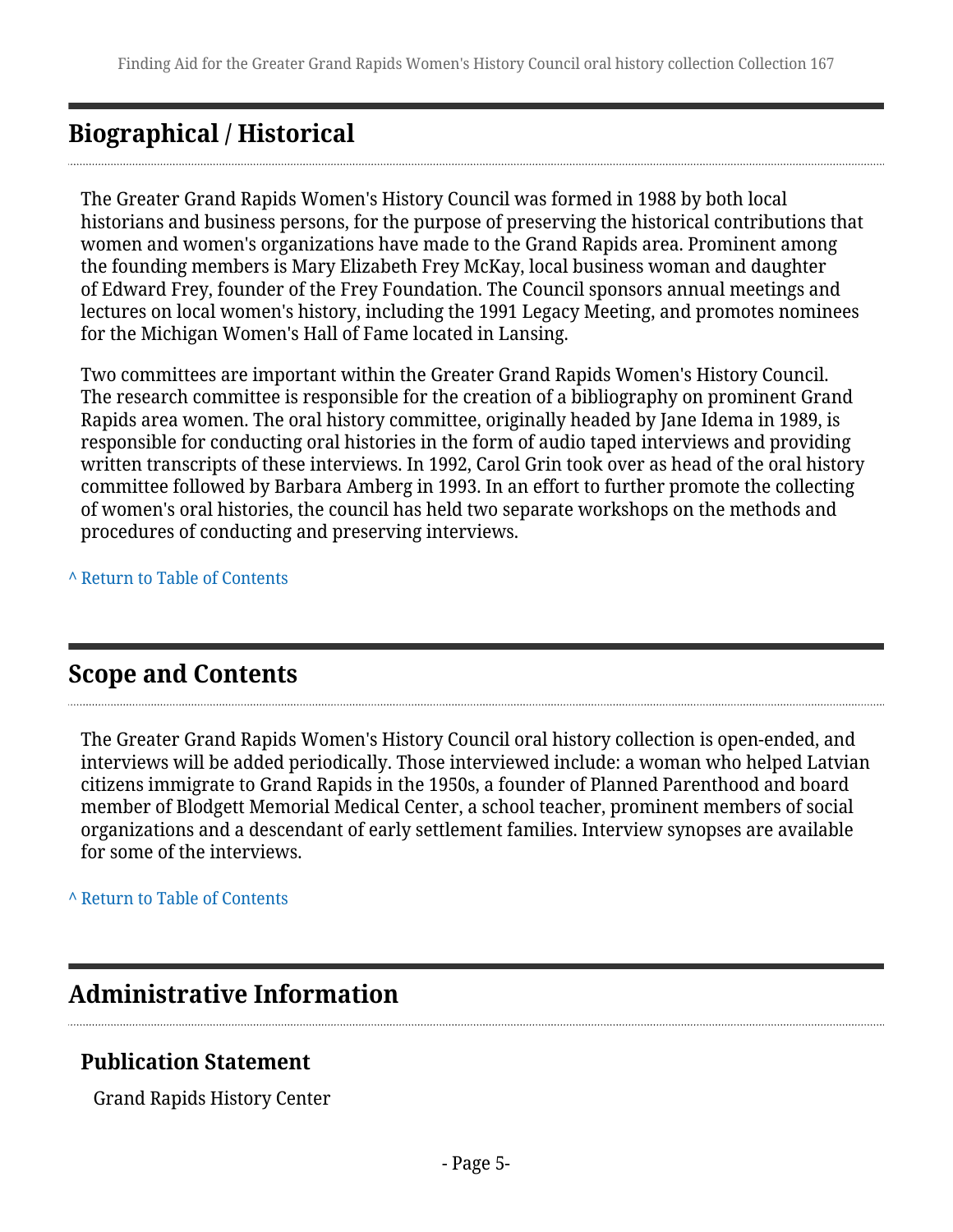111 Library Street NE Grand Rapids, Michigan 49503 [localhis@grpl.org](mailto:localhis@grpl.org) URL:<https://www.grpl.org/research/history/>

## **Immediate Source of Acquisition**

Greater Grand Rapids Women's History Council, various accession numbers

**^** [Return to Table of Contents](#page-1-0)

# <span id="page-5-0"></span>**Controlled Access Headings**

- Women -- Michigan -- Grand Rapids -- History
- oral histories

. . . . . . . . . . . . . . .

• Grand Rapids (Mich.) -- History

# <span id="page-5-1"></span>**Collection Inventory**

### <span id="page-5-2"></span>**Series I. Box Summary**

| <b>Title/Description</b>                                            | <b>Instances</b> |
|---------------------------------------------------------------------|------------------|
| Synopses/Ancillary Data                                             | Box 1            |
| Transcriptions for Interviews #1-40                                 | Box 2            |
| General                                                             |                  |
| No transcripts for interview #5 (Bradshaw) &<br>interview #36 (Orr) |                  |
| Transcriptions for Interviews #41-50                                | Box 2.5          |
| <b>Master Tapes</b>                                                 | Box 3            |
| <b>Master Tapes</b>                                                 | Box 4            |
| <b>Master Tapes</b>                                                 | Box 5            |
| Diskettes (Macs)                                                    | Box 6            |
| User Tapes [Incomplete] for Interviews #1-15                        | Box 7            |
| User Tapes [Incomplete] for Interviews #16-29                       | Box 8            |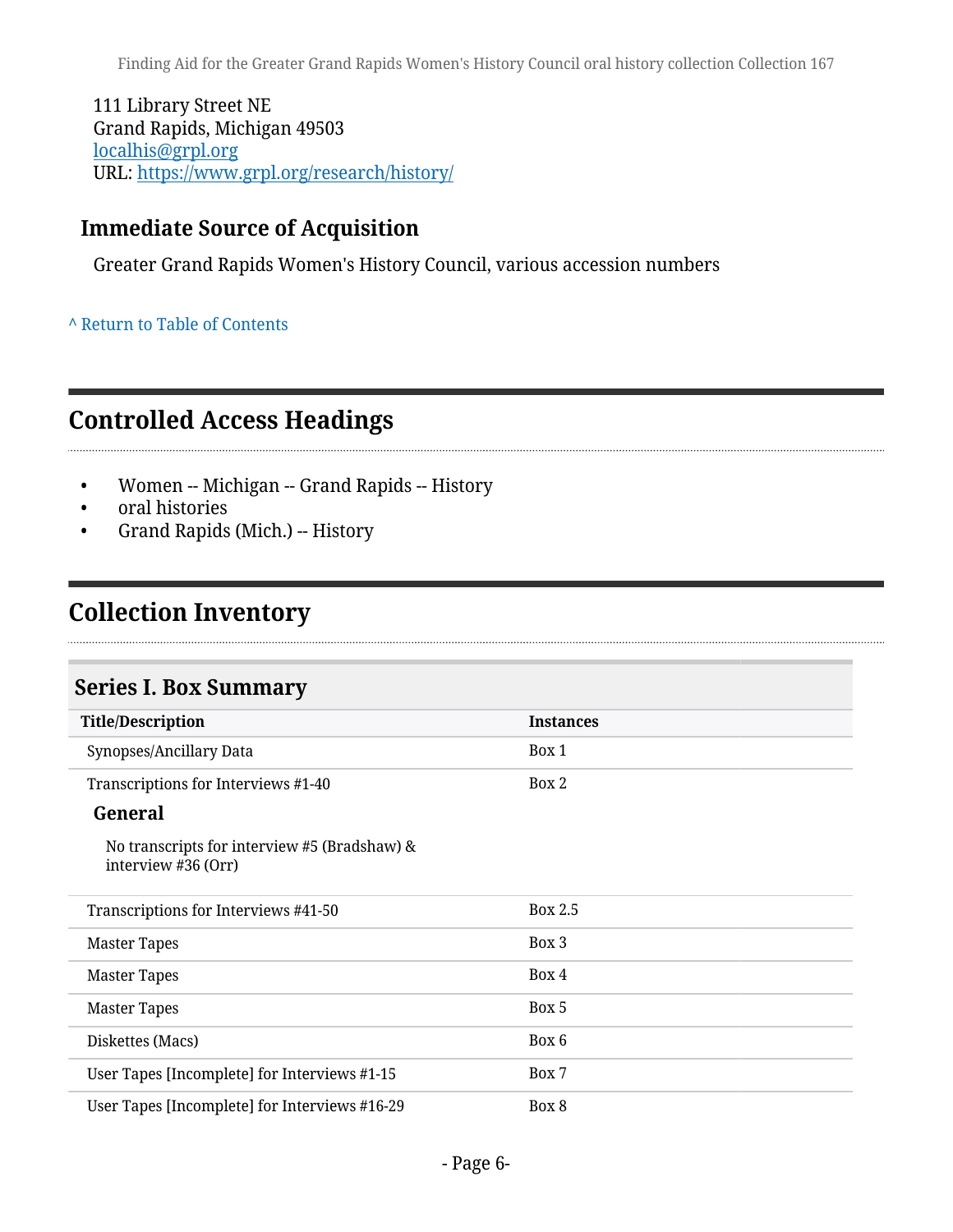| User Tapes [Incomplete] for Interviews #30-38, #40-43 | Box 9          |
|-------------------------------------------------------|----------------|
| User Tapes for Interviews #44-49                      | <b>Box 9.5</b> |
| Digital Masters                                       | Box 10         |
| Oversized Materials                                   | <b>Box 11</b>  |

**^** [Return to Table of Contents](#page-1-0)

## <span id="page-6-0"></span>**Series II. Oral History Interviews & Accompanying Materials**

#### **Arrangement**

Arranged Alphabetically by the interviewed individuals's last name.

## <span id="page-6-1"></span>**Andre, Betty Ladd. Interview #1, February 26, 1996**

#### **General**

Speech : youth, education in Detroit, real estate in Torch lake, MI area, building and real estate in Grand Rapids. [Old tape #29]

| <b>Title/Description</b>                       | <b>Instances</b> |                 |
|------------------------------------------------|------------------|-----------------|
| MT Master Tape for Interview #1.               | Box 3            | Cassette<br>MT1 |
| UT Usage (3 copies)                            | Box 7            | Folder 1        |
| TR Transcription                               | Box 2            | Folder TR1      |
| Synopsis for Interview #1. Synopsis            | Box 1            | Folder S1       |
| Ancillary Material for Interview #1. Ancillary | Box 1            | Folder A1       |

## <span id="page-6-2"></span>**Apted, Virginia Peck (Mrs. Bradford). Interview #26., January 26, 1990**

| <b>Title/Description</b>                        | <b>Instances</b> |                  |                         |
|-------------------------------------------------|------------------|------------------|-------------------------|
| Master Tape for Interview #26.                  | Box 4            | Cassette<br>MT26 | Cassette T1             |
| Master Tape for Interview #26.                  | Box 4            | Cassette<br>MT26 | Cassette T <sub>2</sub> |
| Usage Tape for Interview #26. 2 Tapes (T1 & T2) | Box 8            | Folder 26        |                         |
| Transcript for Interview #26                    | Box 2            | Folder TR26      |                         |
| Synopsis for Interview #26.                     | Box 1            | Folder S26       |                         |

# <span id="page-6-3"></span>**Bickley, Alice. Interview #3, July 10, 1989**

| <b>Title/Description</b> | <b>Instances</b> |
|--------------------------|------------------|
|                          |                  |

Master Tape for Interview #3.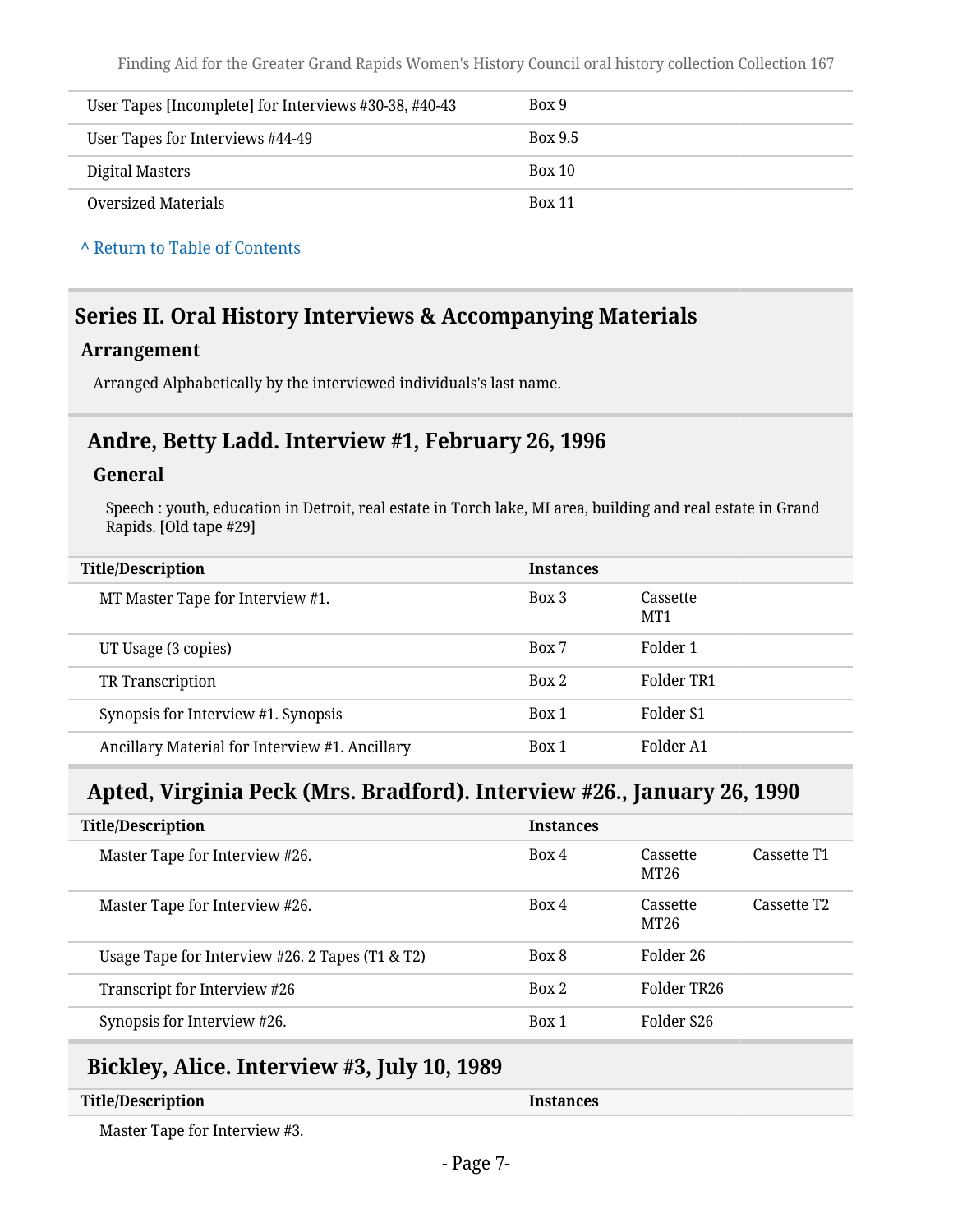|                              | Box 3 | Cassette<br>MT3 |  |
|------------------------------|-------|-----------------|--|
| Usage Tape for Interview #3. | Box 2 | Folder 3        |  |
| Transcript for Interview #3  | Box 2 | Folder TR3      |  |
| Synopsis for Interview #3.   | Box 1 | Folder S3       |  |

# <span id="page-7-0"></span>**Blaich, Jan. Interview #37, October 19, 1995**

| <b>Title/Description</b>       | <b>Instances</b> |                  |
|--------------------------------|------------------|------------------|
| Master Tape for Interview #37. | Box 5            | Cassette<br>MT37 |
| Usage Tape for Interview #37.  | Box 9            | Folder 37        |
| Transcript for Interview #37   | Box 2            | Folder TR37      |

### <span id="page-7-1"></span>**Blandford, Sue. Interview #2, October 30, 1989**

#### **Topics**

#### **Topics**

Youth in Grand Rapids during the 1930s, hunting and fishing, education, treasurer and office manager of Blanford Appraisal Company, volunteerism, United Way, the Grand Rapids Foundation, American Red Cross.

#### **General**

Interviewed by Jane Idema (tapes 1-2)

| <b>Title/Description</b>             | <b>Instances</b> |                             |                         |
|--------------------------------------|------------------|-----------------------------|-------------------------|
| Master Tape for Interview #2.        | Box 3            | Cassette<br>MT <sub>2</sub> | Cassette T1             |
| Master Tape for Interview #2.        | Box 3            | Cassette<br>MT <sub>2</sub> | Cassette T <sub>2</sub> |
| Usage Tape for Interview #2.         | Box 7            | Folder 2                    |                         |
| Transcript for Interview #2          | Box 2            | Folder TR <sub>2</sub>      |                         |
| Synopsis for Interview #2.           | Box 1            | Folder <sub>S2</sub>        |                         |
| Ancillary Material for Interview #2. | Box 1            | Folder A2                   |                         |
|                                      |                  |                             |                         |

# <span id="page-7-2"></span>**Blodgett, Edith I. Interview #4., June 8, 1994**

### **Topics**

#### **Topics**

Childhood in Grand Rapids, secretarial training, work in Boston, New York, and at University of Michigan, marriage family, WWII, music, marriage to John Blodgett, travel, Aquinas College, Grand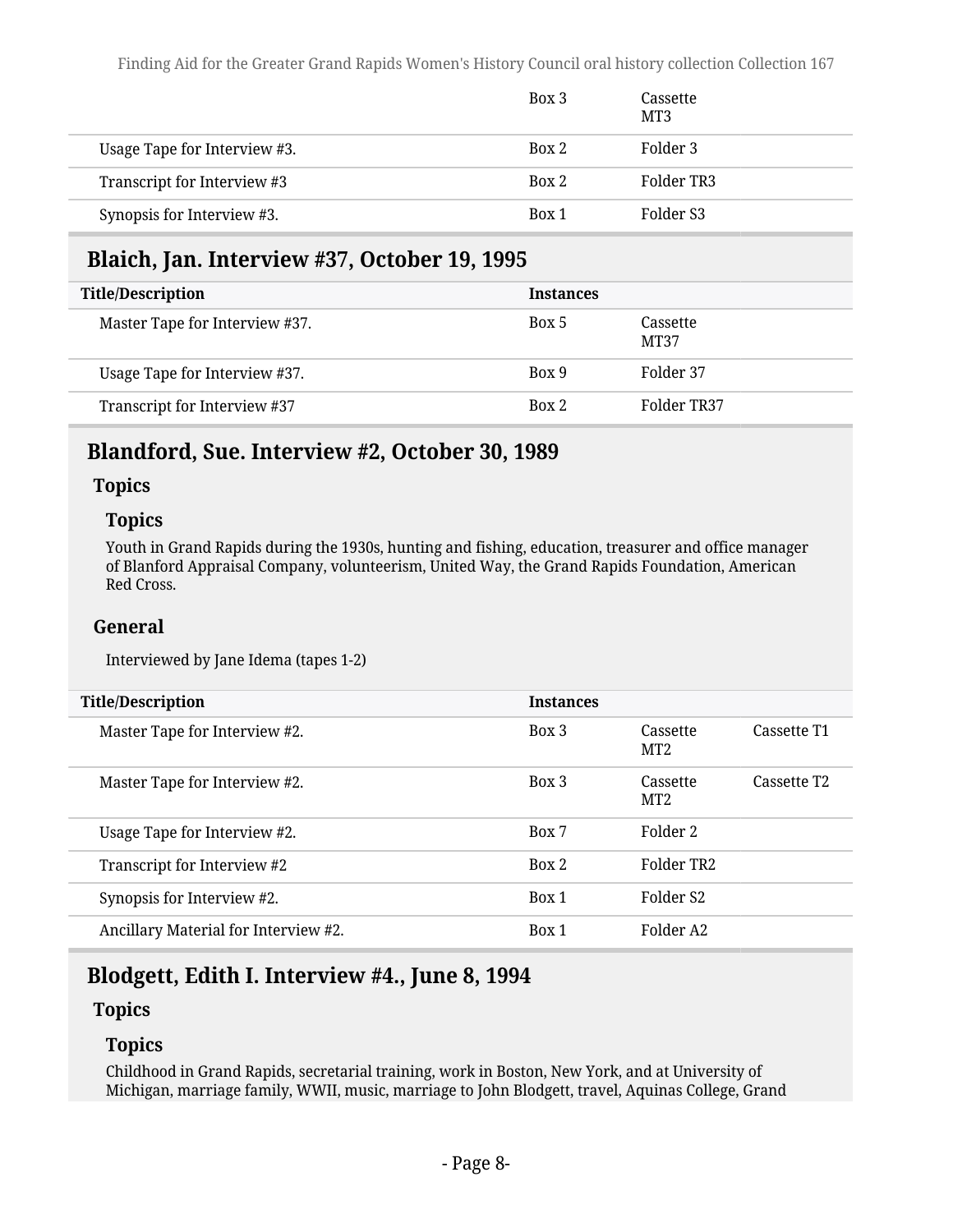Rapids Symphony, Blodgett Memorial Medical Center, Brookby House. Interviewed by Jane Idema (tape 27)

| <b>Title/Description</b>      | <b>Instances</b> |                 |
|-------------------------------|------------------|-----------------|
| Master Tape for Interview #4. | Box 3            | Cassette<br>MT4 |
| Usage Tape for Interview #4.  | Box 7            | Folder 4        |
| Transcript for Interview #4   | Box 2            | Folder TR4      |
| Synopsis for Interview #4.    | Box 1            | Folder S4       |

## <span id="page-8-0"></span>**Bradshaw, Margaret B. Interview #5, April 7, 1994**

#### **Topics**

#### **Topics**

Grand Rapids Art Museum, Kendall College, Grand Rapids Arts Council, United Way, Michigan Council for the Arts. Interviewed by Mary K. White (tape 30). No transcript.

### **Physical Characteristics and Technical Requirements**

Master and Usage tapes for this interview are inaudible. Only the second tape containing this interview has been digitized, thought it is of poor quality and difficult to hear.

| <b>Title/Description</b>             | <b>Instances</b> |                 |                         |
|--------------------------------------|------------------|-----------------|-------------------------|
| Master Tape for Interview #5.        | Box 3            | Cassette<br>MT5 | Cassette T1             |
| Master Tape for Interview #5.        | Box 3            | Cassette<br>MT5 | Cassette T <sub>2</sub> |
| Usage Tape for Interview #5.         | Box 7            | Folder 5        |                         |
| Synopsis for Interview #1.           | Box 1            | Folder S1       |                         |
| Ancillary Material for Interview #1. | Box 1            | Folder A1       |                         |

### <span id="page-8-1"></span>**Brink, Norma. Interview #6, March 18, 1996**

### **Topics**

#### **Topics**

youth in Grand Rapids, working as a teenager, singing, education, teaching school, radio career, Civic Theater, theater. Interviewed by Mary White (tapes 25-26)

| <b>Title/Description</b>      | <b>Instances</b> |                             |                         |
|-------------------------------|------------------|-----------------------------|-------------------------|
| Master Tape for Interview #6. | Box 3            | Cassette<br>MT <sub>6</sub> | Cassette T1             |
| Master Tape for Interview #6. | Box 3            | Cassette<br>MT6             | Cassette T <sub>2</sub> |
| Usage Tape for Interview #6.  | Box 7            | Folder 6                    |                         |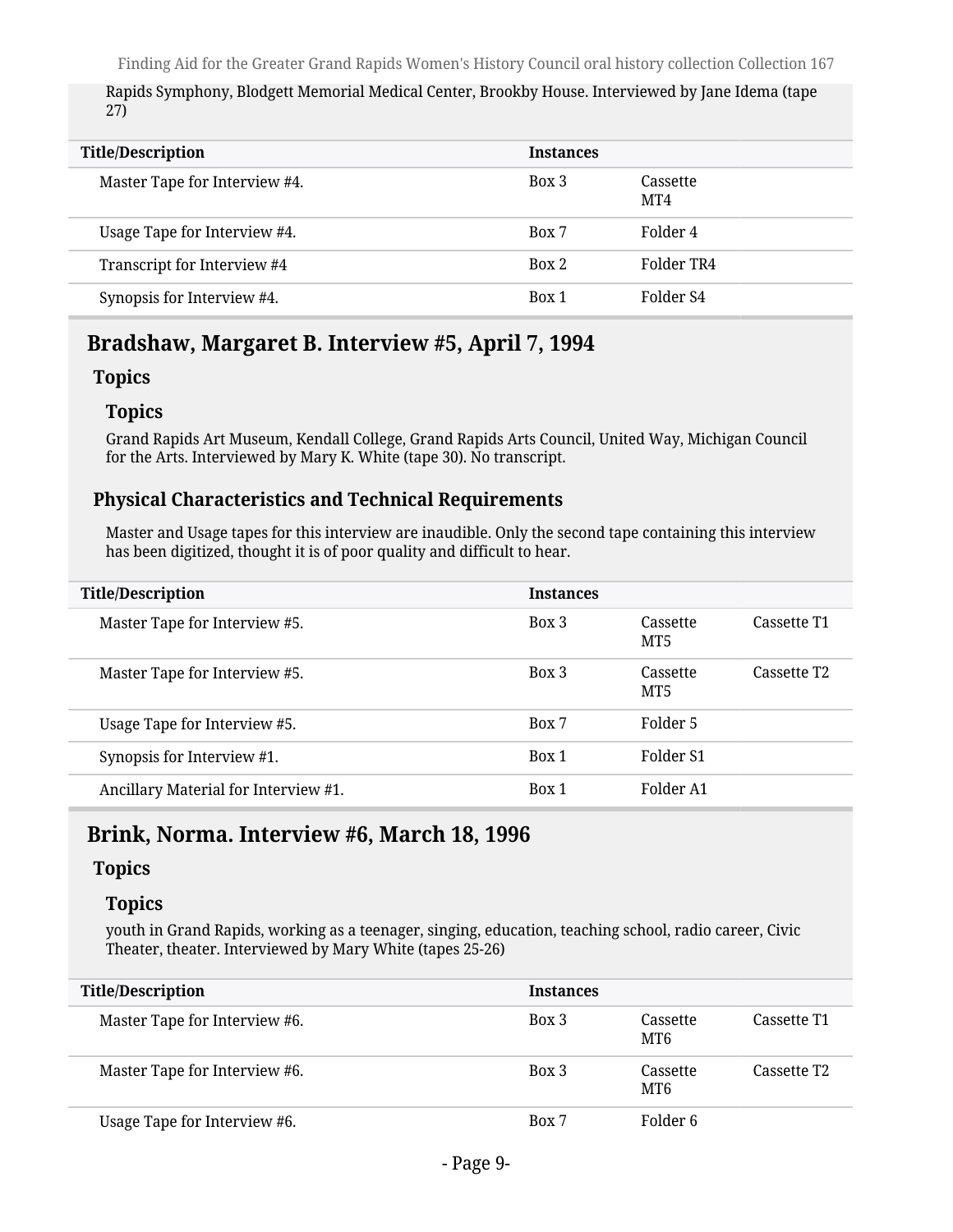| Transcript for Interview #6 | Box 2 | Folder TR6 |  |
|-----------------------------|-------|------------|--|
|-----------------------------|-------|------------|--|

### <span id="page-9-0"></span>**Byrd, Mary Lou. Interview #7, October 26, 1993**

### **Topics**

#### **Topics**

childhood in New York City, medical education and training, anesthesiologist at Butterworth Hospital, raising a family, Grand Rapids Symphony, women's clubs, land investments. Interviewed by Patty Gunn (tape 24)

| <b>Title/Description</b>      | <b>Instances</b> |                 |
|-------------------------------|------------------|-----------------|
| Master Tape for Interview #7. | Box 3            | Cassette<br>MT7 |
| Usage Tape for Interview #7.  | Box 7            | Folder 7        |
| Transcript for Interview #7   | Box 2            | Folder TR7      |

## <span id="page-9-1"></span>**Cady, Marie Jay. Interview #8, February 23, 1995**

#### **Topics**

#### **Topics**

Childhood in Oklahoma Territory, career in newspaper journalism, Great Depression in Grand Rapids, Kent County politics, Joseph Brewer, Arthur Vandenberg, tour of Europe just before outbreak of WWII, Civil Air Patrol, WWII, Grand Rapids Herald, World Affairs Council, Gerald Ford. Interviewed by Barbara Amberg (tape 23)

| <b>Title/Description</b>      | <b>Instances</b> |                 |
|-------------------------------|------------------|-----------------|
| Master Tape for Interview #8. | Box 3            | Cassette<br>MT8 |
| Usage Tape for Interview #8.  | Box 8            | Folder 8        |
| Transcript for Interview #8   | Box 2            | Folder TR8      |
| Synopsis for Interview #8.    | Box 1            | Folder S8       |

### <span id="page-9-2"></span>**Cary, Ara. Interview #9, November 1989**

#### **Topics**

#### **Topics**

Social Work, Child Guidance Center; YWCA, Child abuse and neglect, raising a family. Interviewed by B. Margaret Voss (no tape)

| <b>Title/Description</b>      | <b>Instances</b> |                 |
|-------------------------------|------------------|-----------------|
| Master Tape for Interview #9. | Box 3            | Cassette<br>MT9 |
| Usage Tape for Interview #9.  | Box 7            | Folder 9        |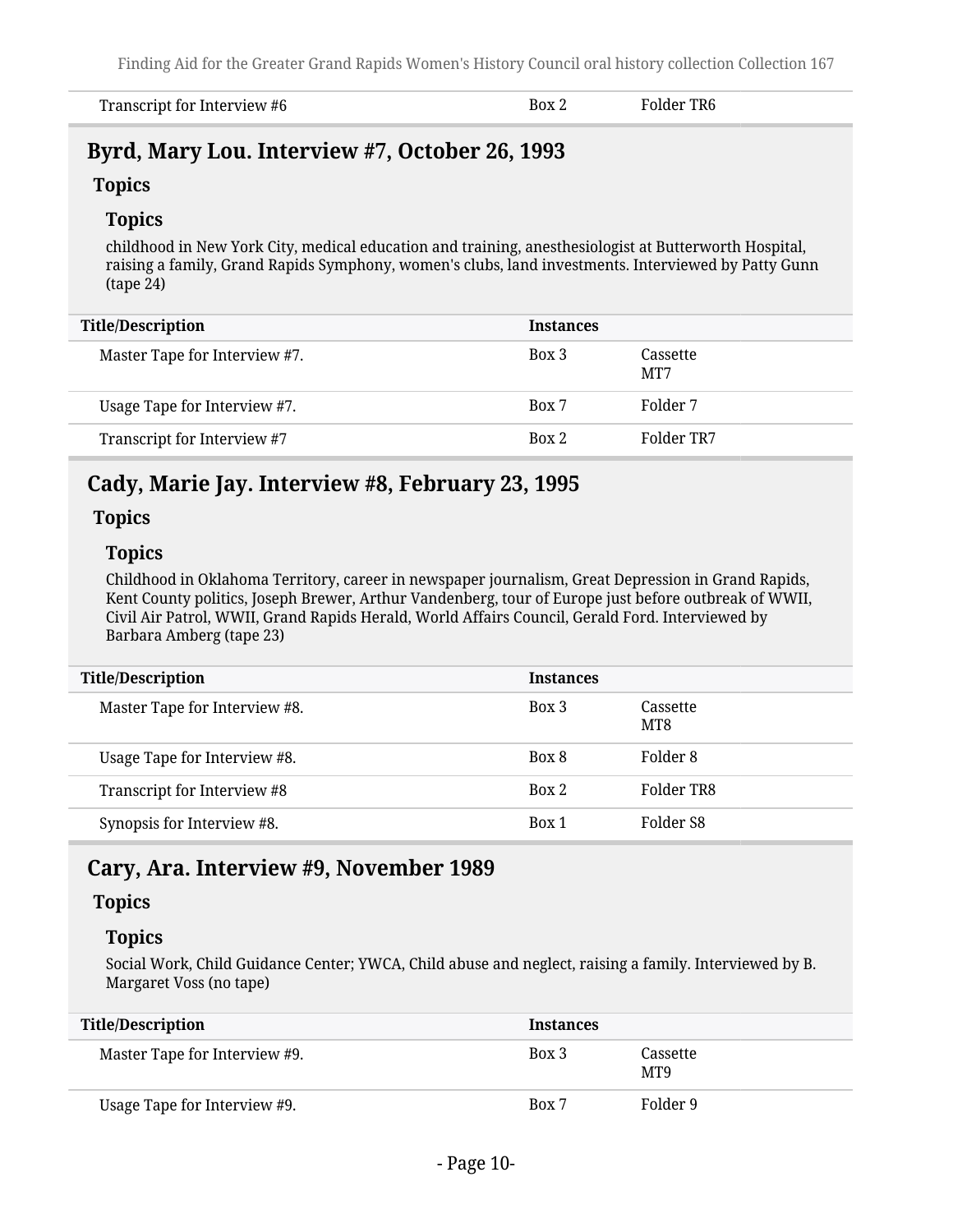| Transcript for Interview #9 | Box 2 | Folder TR9 |
|-----------------------------|-------|------------|
| Synopsis for Interview #9.  | Box 1 | Folder S9  |

## <span id="page-10-0"></span>**Claytor, Helen. Interview #10, March 2, 1990**

### **Topics**

### **Topics**

Childhood in Minnesota and South Dakota, University of Minnesota, YWCA in many locations, racial segregation, marriage to Robert Claytor, YWCA in Grand Rapids, African American experience in Grand Rapids since WWII, national YWCA. Interviewed by Mary Meade Fuger (tape 5)

#### Conditions Governing Access:

**Legal Status:** No release form.

| <b>Title/Description</b>              | <b>Instances</b> |                  |
|---------------------------------------|------------------|------------------|
| Master Tape for Interview #10.        | Box 3            | Cassette<br>MT10 |
| Usage Tape for Interview #10.         | Box 7            | Folder 10        |
| Transcript for Interview #10          | Box 2            | Folder TR10      |
| Ancillary Material for Interview #10. | Box 1            | Folder A10       |

### <span id="page-10-1"></span>**Cornet, Catherine. Interview #51, April 29, 1998**

| <b>Title/Description</b>      | <b>Instances</b> |           |
|-------------------------------|------------------|-----------|
| Usage Tape for Interview #51. | Box 9.5          | Folder 51 |

# <span id="page-10-2"></span>**Deming, Emily Clagett. Interview #34, April 17, 1990**

| <b>Title/Description</b>              | <b>Instances</b> |                  |
|---------------------------------------|------------------|------------------|
| Master Tape for Interview #34.        | Box 5            | Cassette<br>MT34 |
| Usage Tape for Interview #34.         | Box 9            | Folder 34        |
| Transcript for Interview #34          | Box 2            | Folder TR34      |
| Synopsis for Interview #34.           | Box 1            | Folder S34       |
| Ancillary Material for Interview #34. | Box 1            | Folder A34       |

# <span id="page-10-3"></span>**Dockery, Mary Jane. Interview #11, July 12, 1994**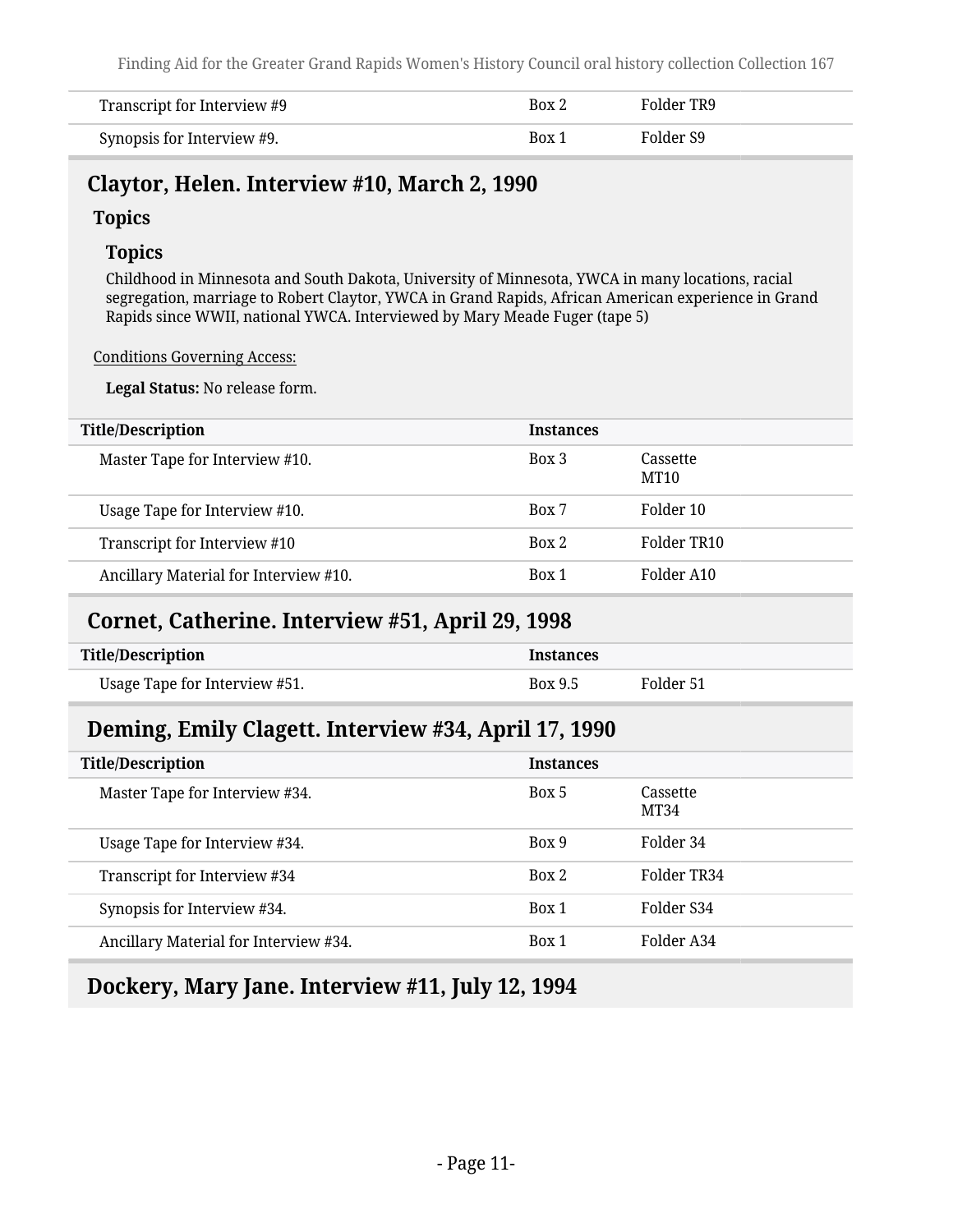### **Topics**

### **Topics**

Childhood in Walker Township, education at Michigan State University; grand Rapids Public Museum, creating and running Blandford Nature Center, Frank Dumond, Weldon Frankfurter, Tim Chester, bird watching. Interviewed by B. Margaret Voss (tape 22)

| <b>Title/Description</b>       | <b>Instances</b> |                         |
|--------------------------------|------------------|-------------------------|
| Master Tape for Interview #11. | Box 3            | Cassette<br><b>MT11</b> |
| Usage Tape for Interview #11.  | Box 7            | Folder 11               |
| Transcript for Interview #11   | Box 2            | Folder TR11             |
| Synopsis for Interview #11.    | Box 1            | Folder S11              |

# <span id="page-11-0"></span>**Dole, Betsy. Interview #49, March 15, 2004**

| <b>Title/Description</b>       | <b>Instances</b> |                  |                         |
|--------------------------------|------------------|------------------|-------------------------|
| Master Tape for Interview #49. | Box 5            | Cassette<br>MT49 | Cassette T1             |
| Master Tape for Interview #49. | Box 5            | Cassette<br>MT49 | Cassette T <sub>2</sub> |
| Usage Tape for Interview #49.  | <b>Box 9.5</b>   | Folder 49        |                         |
| Transcript for Interview #49   | <b>Box 2.5</b>   | Folder TR49      |                         |

# <span id="page-11-1"></span>**Edmond, Mary. Interview #46, August 29, 2001**

| <b>Title/Description</b>              | <b>Instances</b> |                  |                         |
|---------------------------------------|------------------|------------------|-------------------------|
| Master Tape for Interview #46.        | Box 5            | Cassette<br>MT46 | Cassette T1             |
| Master Tape for Interview #46.        | Box 5            | Cassette<br>MT46 | Cassette T <sub>2</sub> |
| Usage Tape for Interview #46.         | <b>Box 9.5</b>   | Folder 46        |                         |
| Transcript for Interview #46          | Box 2            | Folder TR46      |                         |
| Synopsis for Interview #46.           | Box 1            | Folder S46       |                         |
| Ancillary Material for Interview #46. | Box 1            | Folder A46       |                         |

# <span id="page-11-2"></span>**Englehart, Jeanne. Interview #47, June 12, 2002**

| <b>Title/Description</b>       | <b>Instances</b> |                         |
|--------------------------------|------------------|-------------------------|
| Master Tape for Interview #47. | Box 5            | Cassette<br><b>MT47</b> |
| Usage Tape for Interview #47.  | <b>Box 9.5</b>   | Folder 47               |
| Transcript for Interview #47   | Box 2            | Folder TR47             |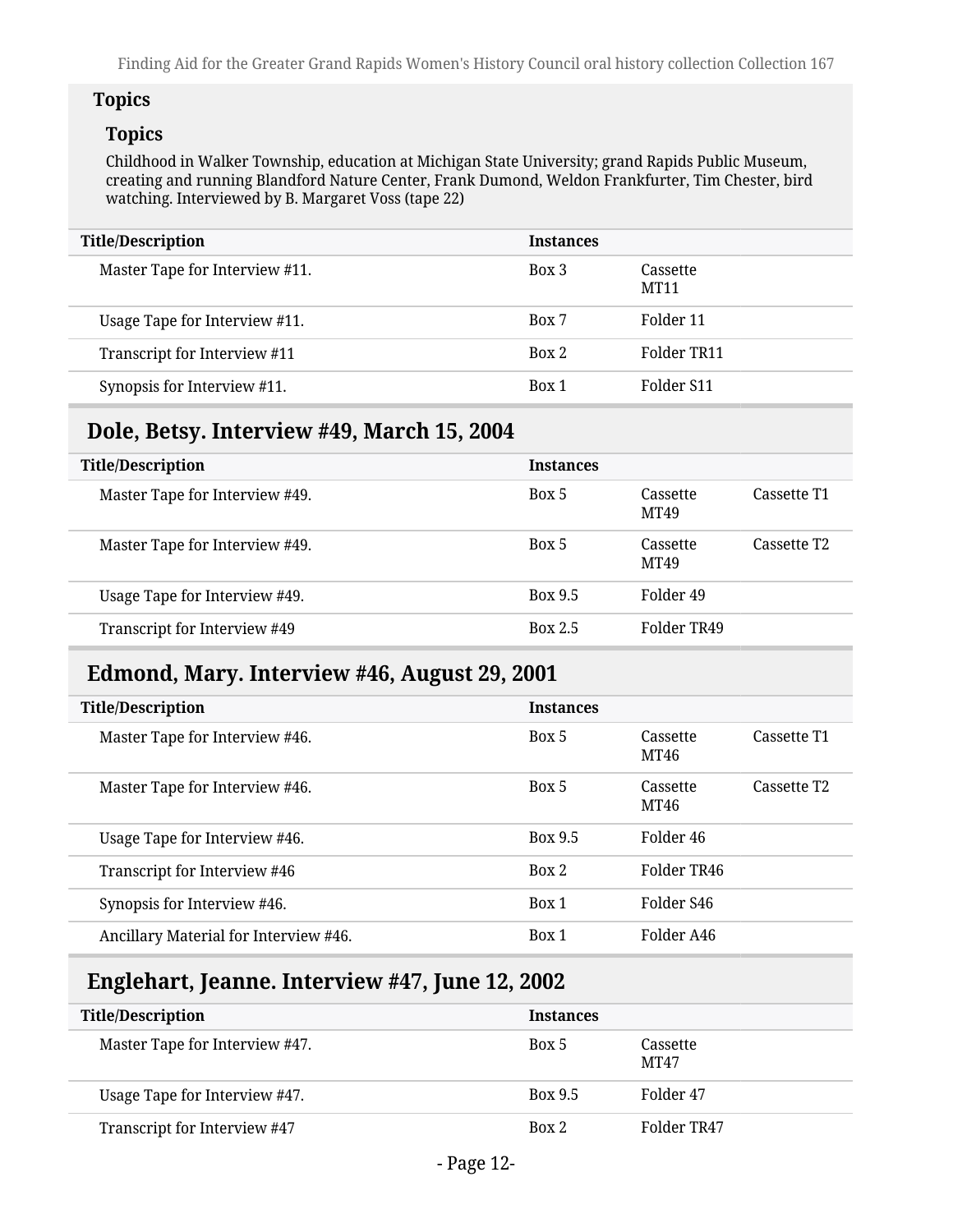| Synopsis for Interview #47.           | Box 1 | Folder S47 |
|---------------------------------------|-------|------------|
| Ancillary Material for Interview #47. | Box 1 | Folder A47 |

### <span id="page-12-0"></span>**Garver, Betty. Interview #12, July 30, 1996**

#### **Topics**

### **Topics**

University of Michigan, work as librarian, development of Kent District Library, bookmobiles, story telling, staffing, cooperation with Grand Rapids Public Library. Interviewed by Mary Jean Brooks (tape 21)

| <b>Title/Description</b>       | <b>Instances</b> |                  |
|--------------------------------|------------------|------------------|
| Master Tape for Interview #12. | Box 3            | Cassette<br>MT12 |
| Usage Tape for Interview #12.  | Box 7            | Folder 12        |
| Transcript for Interview #12   | Box 2            | Folder TR12      |

## <span id="page-12-1"></span>**Geha, Suzanne. Interview #13, February 1, 1996**

### **Topics**

### **Topics**

Childhood in Detroit, career in journalism, journalist Helen Thomas (Geha's aunt), education at Western Michigan University and University of Detroit, radio broadcasting career during the 1970s, women in broadcasting, WOOD-TV, raising a family, two-career family, news reporting. Interviewed by Mary Jean Brooks (tape 20).

| <b>Title/Description</b>       | <b>Instances</b> |                  |
|--------------------------------|------------------|------------------|
| Master Tape for Interview #13. | Box 3            | Cassette<br>MT13 |
| Usage Tape for Interview #13.  | Box 7            | Folder 13        |
| Transcript for Interview #13   | Box 2            | Folder TR13      |

# <span id="page-12-2"></span>**Gill, Lillian. Interview #14, June 7, 1995**

### **Topics**

### **Topics**

Youth in Mississippi, migration north to Detroit, operated own business, Methodist Community House, Civil Right activist, NAACP members. Interviewed by B. Margaret Voss (tape 33).

| <b>Title/Description</b>       | <b>Instances</b> |                         |
|--------------------------------|------------------|-------------------------|
| Master Tape for Interview #14. | Box 3            | Cassette<br><b>MT14</b> |
| Usage Tape for Interview #14.  | Box 7            | Folder 14               |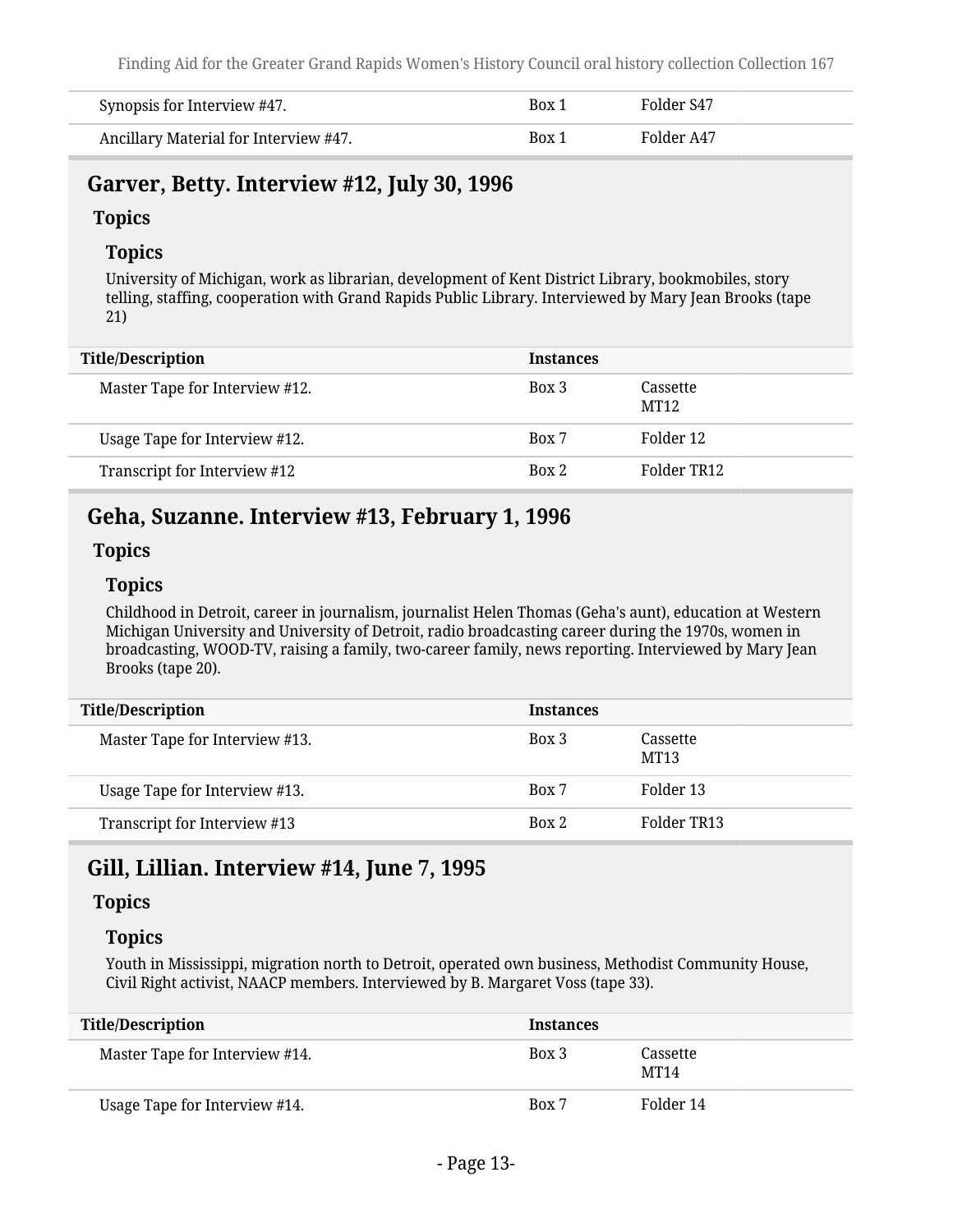| Transcript for Interview #14          | Box 2 | Folder TR14 |
|---------------------------------------|-------|-------------|
| Synopsis for Interview #14.           | Box 1 | Folder S14  |
| Ancillary Material for Interview #14. | Box 1 | Folder A14  |

### <span id="page-13-0"></span>**Grigware, Mary. Interview #15, January 28, 1989**

| <b>Title/Description</b>                                                                 | <b>Instances</b> |             |
|------------------------------------------------------------------------------------------|------------------|-------------|
| Master Tape for Interview #15.                                                           | Box 3            | Cassette    |
| <b>Arrangement</b>                                                                       |                  | <b>MT15</b> |
| Side A is Mary Grigware (Interview #15) and Side B is<br>Barbara Roelofs (Interview #28) |                  |             |
| Usage Tape for Interview #15.                                                            | Box 8            | Folder 15   |
| Transcript for Interview #15                                                             | Box 2            | Folder TR15 |

Synopsis for Interview #15 Box 1 Folder S15

### <span id="page-13-1"></span>**Grissen, Lillian V. Interview #16, July 11, 1996**

#### **Topics**

#### **Topics**

Youth in Grand Rapids, Calvinism, mission work in Nigeria, mental illness, career in education, author, work at Calvin College, Bethany Christian Services, Wedgewood Acres, Christian Reformed Church, feminism, women in the church. Interviewed by B. Margaret Voss (tape 34)

| <b>Title/Description</b>       | <b>Instances</b> |                        |
|--------------------------------|------------------|------------------------|
| Master Tape for Interview #16. | Box 4            | Cassette<br>MT16       |
| Usage Tape for Interview #16.  | Box 8            | Folder 16              |
| Transcript for Interview #16   | Box 2            | Folder TR16            |
| Synopsis for Interview #16.    | Box 1            | Folder S <sub>16</sub> |

### <span id="page-13-2"></span>**Hamersma, June. Interview #23, April 28. 1999**

| <b>Title/Description</b>              | <b>Instances</b> |                              |                         |
|---------------------------------------|------------------|------------------------------|-------------------------|
| Master Tape for Interview #23.        | Box 4            | Cassette<br>MT23             | Cassette T1             |
| Master Tape for Interview #23.        | Box 4            | Cassette<br>MT <sub>23</sub> | Cassette T <sub>2</sub> |
| Usage Tape for Interview #23.         | Box 8            | Folder 23                    |                         |
| Transcript for Interview #23          | Box 2            | Folder TR23                  |                         |
| Ancillary Material for Interview #23. | Box 1            | Folder A23                   |                         |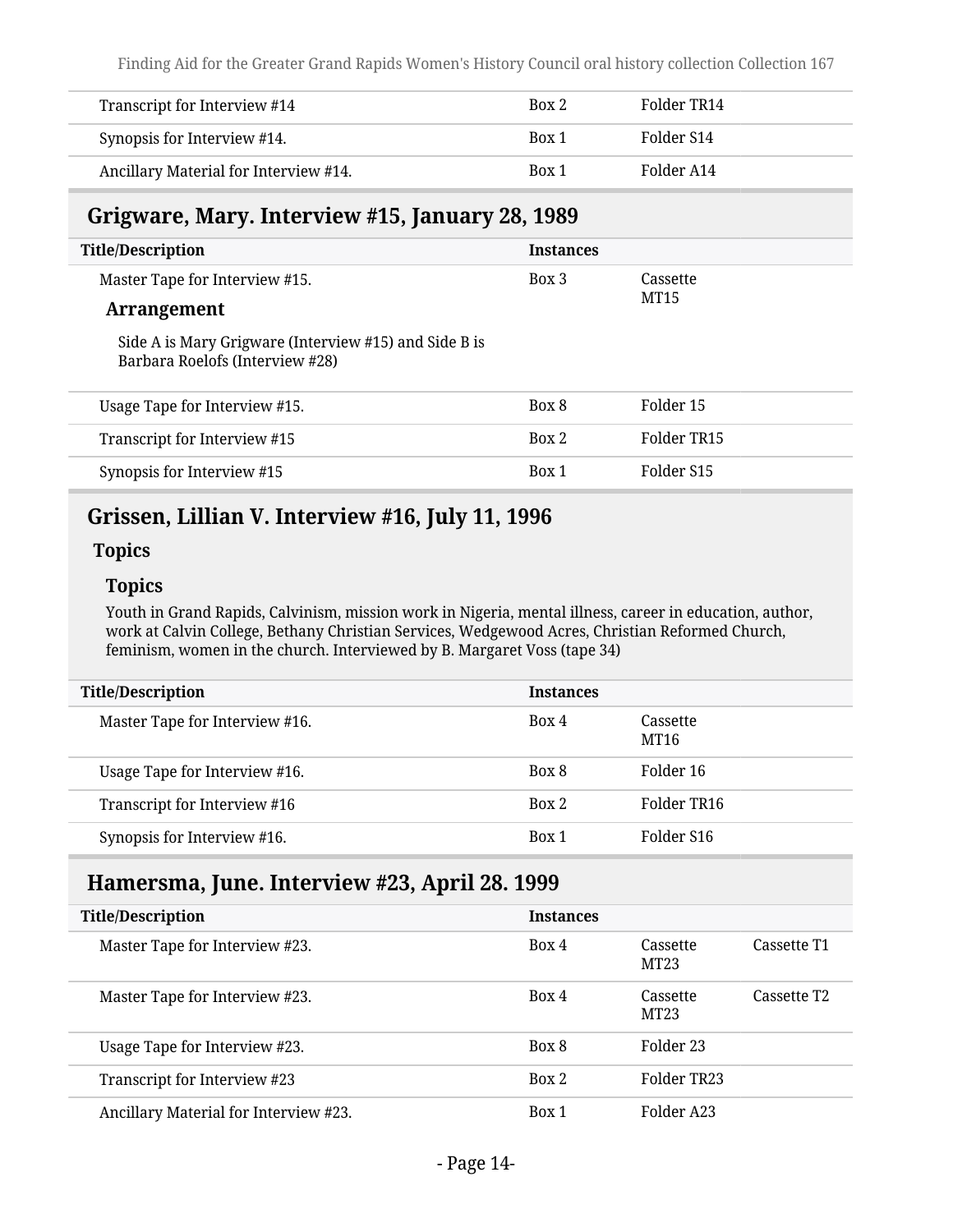## <span id="page-14-0"></span>**Hill, Harriet Wood. Interview #42, November 16, 1998**

| <b>Title/Description</b>       | <b>Instances</b> |                  |
|--------------------------------|------------------|------------------|
| Master Tape for Interview #42. | Box 5            | Cassette<br>MT42 |
| Usage Tape for Interview #42.  | Box 9            | Folder 42        |
| Transcript for Interview #42   | <b>Box 2.5</b>   | Folder TR42      |

## <span id="page-14-1"></span>**Horowitz, June. Interview #43, June 2, 1998**

| <b>Title/Description</b>       | <b>Instances</b> |                  |
|--------------------------------|------------------|------------------|
| Master Tape for Interview #43. | Box 5            | Cassette<br>MT43 |
| Usage Tape for Interview #43.  | Box 9            | Folder 43        |
| Transcript for Interview #43.  | <b>Box 2.5</b>   | Folder TR43      |

# <span id="page-14-2"></span>**Hoyle, Margaret Porter. Interview #17, June 13, 1990**

### **Topics**

### **Topics**

Family coming to Grand Rapids area in 1840's, development of area south of Grand Rapids, Great Depression, South Grand Rapids Savings Bank, growth of Wyoming and their role in settling presentday Wyoming, education at Central High School and Northwestern University, raising a family, teaching at Grand Rapids Community College, treatment for a brain tumor, handicapper issues. Interviewed by B. Margaret Voss (tape 8)

| <b>Title/Description</b>              | <b>Instances</b> |                              |
|---------------------------------------|------------------|------------------------------|
| Master Tape for Interview #17.        | Box 4            | Cassette<br>MT <sub>17</sub> |
| Usage Tape for Interview #17.         | Box 8            | Folder 17                    |
| Transcript for Interview #17.         | Box 2            | Folder TR17                  |
| Synopsis for Interview #17.           | Box 1            | Folder S17                   |
| Ancillary Material for Interview #17. | Box 1            | Folder A17                   |

# <span id="page-14-3"></span>**Kindel, Mary Harvey. Interview #19, May 24, 1990**

### **Topics**

### **Topics**

Education, furniture industry, raising a family, Fountain Street Church, traveling, first aid, Grand Rapids Community College and Aquinas College, Gerald Ford, Chairman of a nursing school committee at Blodgett Memorial Medical Center. Member of board at Blodgett for ten years and active as citizen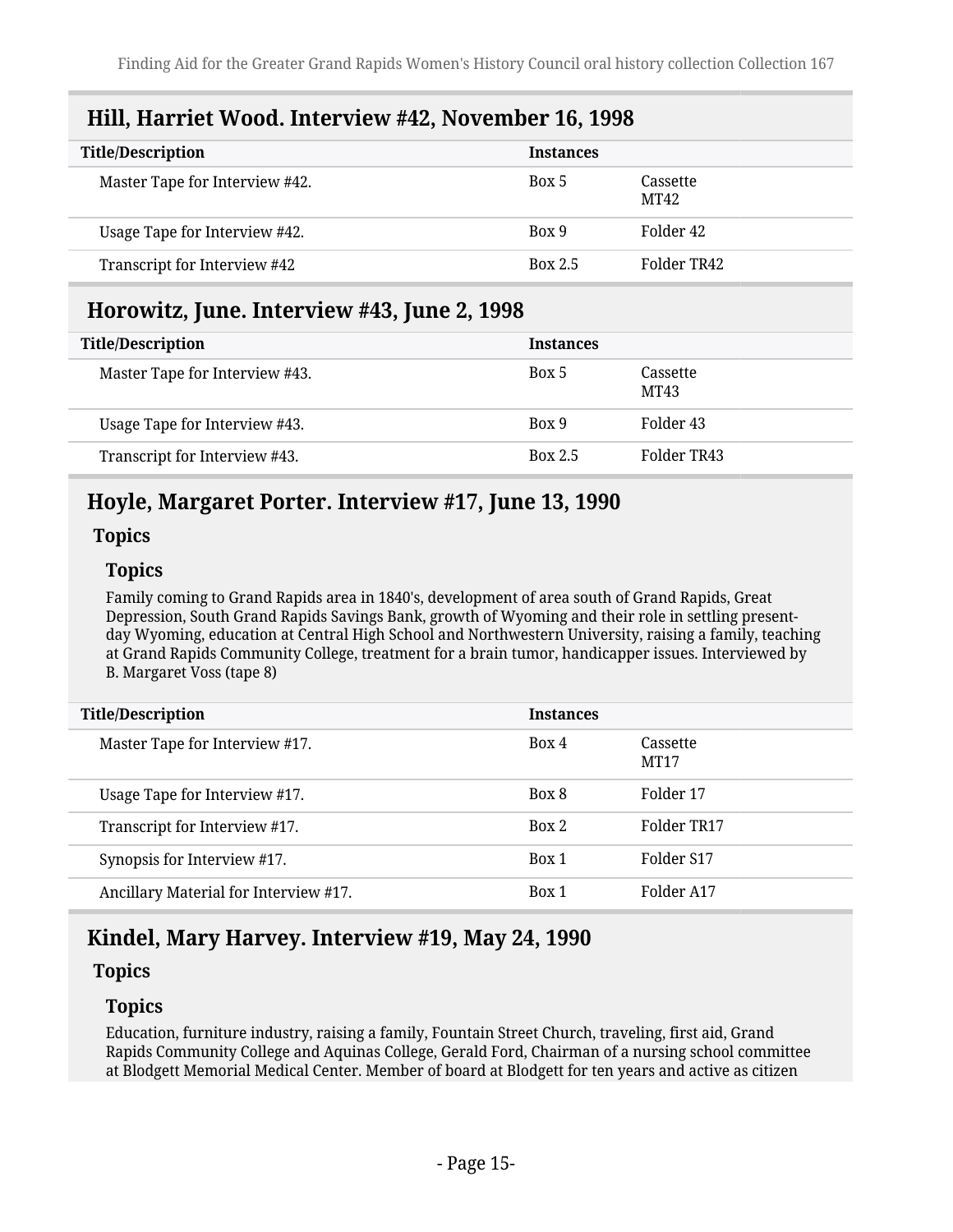for further nine years. One of the founding members of Planned Parenthood. Interviewed by B. Margaret Voss (tape 10)

| <b>Title/Description</b>       | <b>Instances</b> |                         |
|--------------------------------|------------------|-------------------------|
| Master Tape for Interview #19. | Box 4            | Cassette<br><b>MT19</b> |
| Usage Tape for Interview #19.  | Box 8            | Folder 19               |
| Transcript for Interview #19   | Box 2            | Folder TR19             |
| Synopsis for Interview #19.    | Box 1            | Folder S19              |

## <span id="page-15-0"></span>**Krissoff, Sylvia. Interview #35, May 12, 1998**

| <b>Title/Description</b>              | <b>Instances</b> |                  |
|---------------------------------------|------------------|------------------|
| Master Tape for Interview #35.        | Box 5            | Cassette<br>MT35 |
| Usage Tape for Interview #35.         | Box 9            | Folder 35        |
| Synopsis for Interview #35.           | Box 1            | Folder S35       |
| Ancillary Material for Interview #35. | Box 1            | Folder A35       |
| Transcript for Interview #35          | Box 2            | Folder TR35      |

### <span id="page-15-1"></span>**Lathrop, Marion Bertsch. Interview #20, April 3, 1990**

### **Topics**

### **Topics**

Medical social work in Grand Rapids. Interviewed by B. Margaret Voss (tape 11)

| <b>Title/Description</b>              | <b>Instances</b> |                  |
|---------------------------------------|------------------|------------------|
| Master Tape for Interview #20.        | Box 4            | Cassette<br>MT20 |
| Usage Tape for Interview #20.         | Box 8            | Folder 20        |
| Transcript for Interview #20          | Box 2            | Folder TR20      |
| Synopsis for Interview #20.           | Box 1            | Folder S20       |
| Ancillary Material for Interview #20. | Box 1            | Folder A20       |

# <span id="page-15-2"></span>**Maurits, Evangeline. Interview #50, n.d.**

### **General**

No Audio tapes

#### **Title/Description Instances**

Transcript for Interview #50 Box 2.5 Folder TR50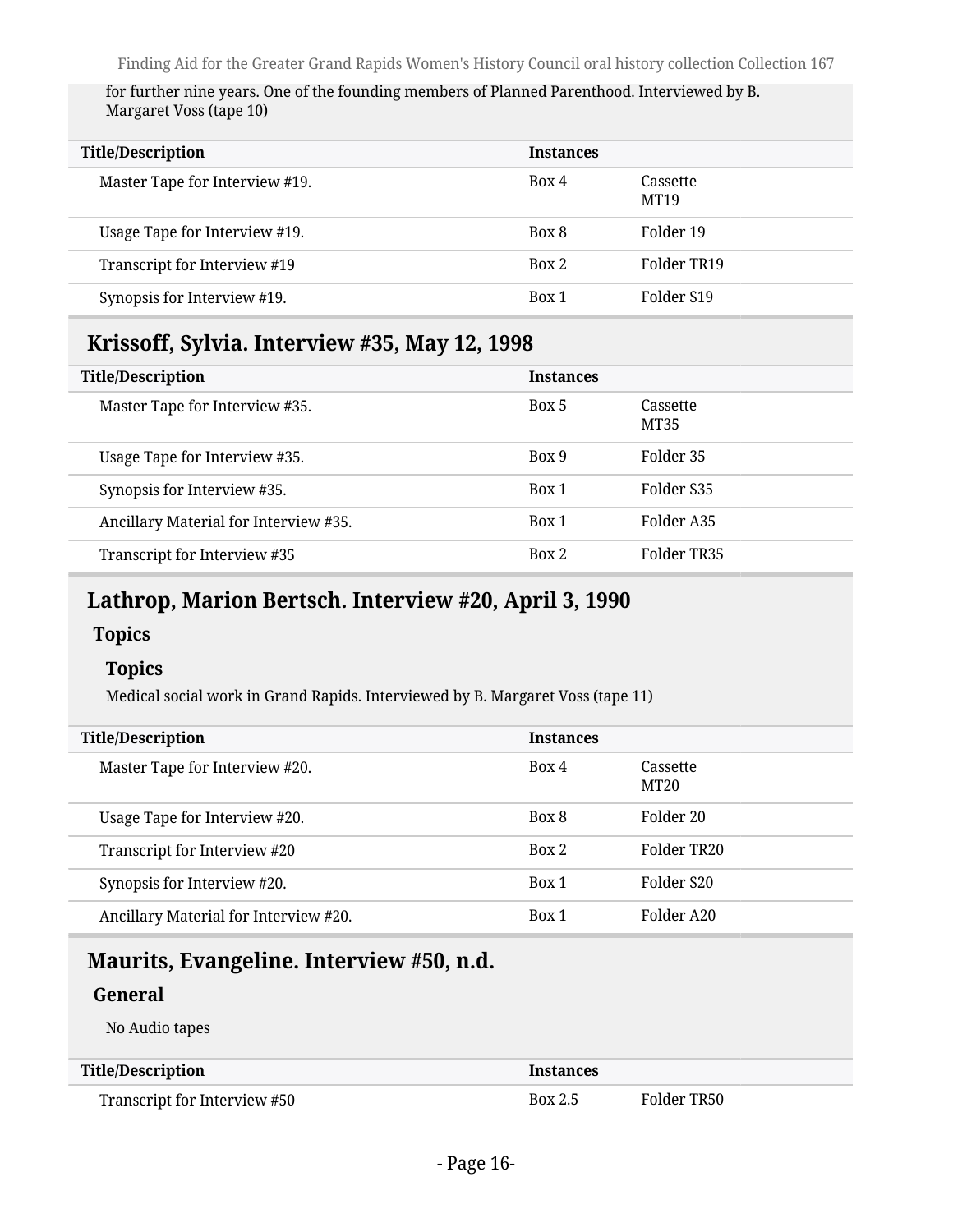### <span id="page-16-0"></span>**Mueller, Nancy P. Interview #21, May 20, 1996**

#### **Topics**

#### **Topics**

Childhood in Grand Rapids during the 1920s and 30s, Calla Travis Dancing School, Central high School, Bennington College, Grand Rapids economic development during the 1950s, Civic Theater, League of Women Voters, Our Hope Association (female alcoholics). Interviewed by Barbara A. Robinson (tape 19)

| <b>Title/Description</b>       | <b>Instances</b> |                  |
|--------------------------------|------------------|------------------|
| Master Tape for Interview #21. | Box 4            | Cassette<br>MT21 |
| Usage Tape for Interview #21.  | Box 8            | Folder 21        |
| Transcript for Interview #21   | Box 2            | Folder TR21      |
| Synopsis for Interview #21.    | Box 1            | Folder S21       |

### <span id="page-16-1"></span>**Mulnix, Nancy M. Interview #24, August 17, 1994**

#### **Topics**

#### **Topics**

Education at East Grand Rapids High School, Drake University, and Michigan State University, Junior League, Little League of Mary Free Bed Guild, raising a family during the 1960s, urban renewal, public art, Alexander Calder, divorce, graduate school, counseling medical patients, estrangement and attempted reconciliation with children. Interviewed by B. Margaret Voss (tapes 17-18)

| <b>Title/Description</b>       | <b>Instances</b> |                  |                         |
|--------------------------------|------------------|------------------|-------------------------|
| Master Tape for Interview #24. | Box 4            | Cassette<br>MT24 | Cassette T1             |
| Master Tape for Interview #24. | Box 4            | Cassette<br>MT24 | Cassette T <sub>2</sub> |
| Usage Tape for Interview #24.  | Box 8            | Folder 24        |                         |
| Transcript for Interview #24   | Box 2            | Folder TR24      |                         |
| Synopsis for Interview #24.    | Box 1            | Folder S24       |                         |

### <span id="page-16-2"></span>**Newman, Dorothy. Interview #25, July 12, 1994**

#### **Topics**

#### **Topics**

Youth in England, WWII in England, war bride, McInerney Spring & Wire Co., General Motors Corporation, United Auto Workers, labor organization, Democratic party, Equal Rights Commission, national Organization of Women, family, YWCA. Interviewed by B. Margaret Voss (tape 36)

| <b>Title/Description</b> |  |
|--------------------------|--|
|--------------------------|--|

**Instances** 

Master Tape for Interview #25.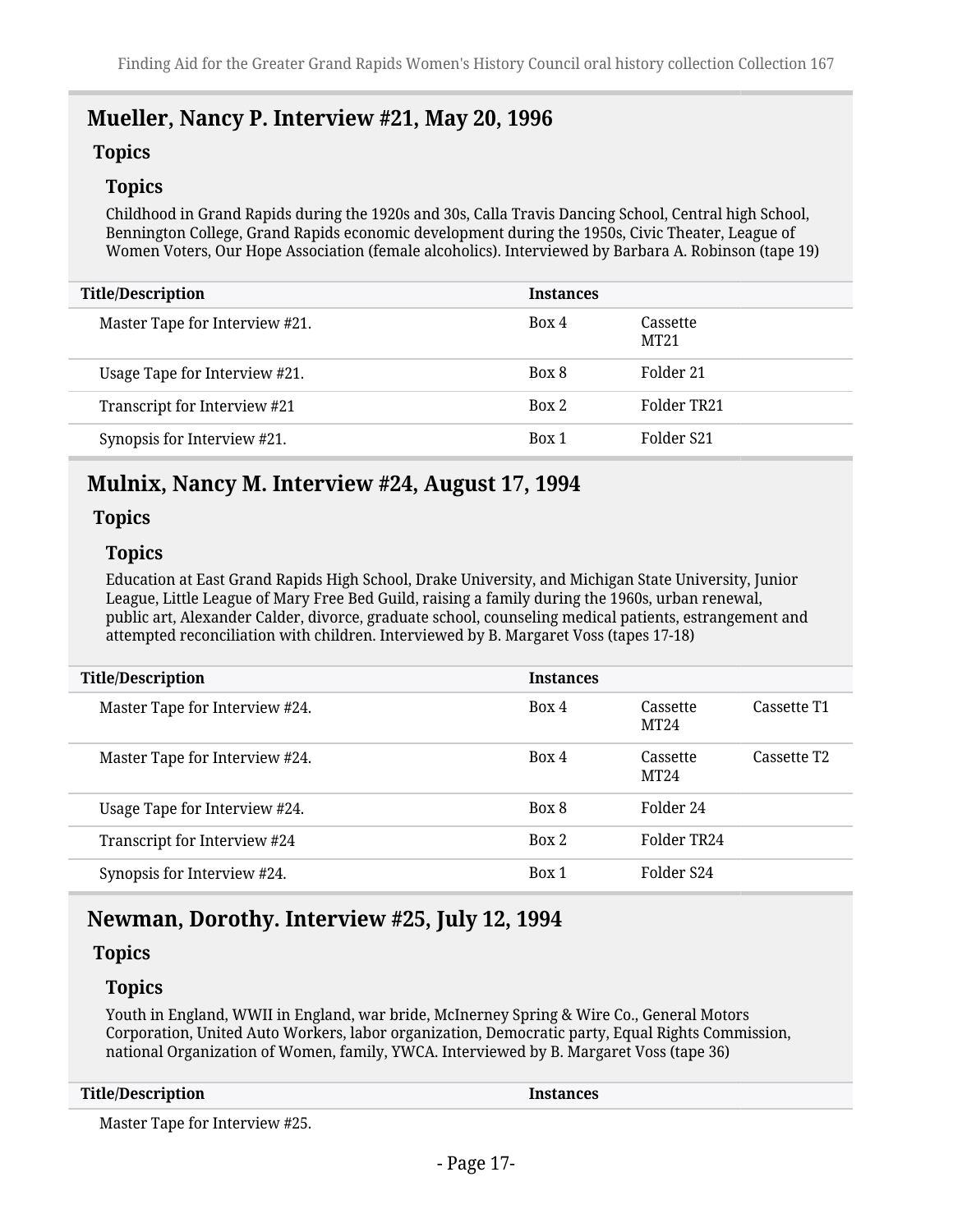|                               | Box 4 | Cassette<br>MT25 |
|-------------------------------|-------|------------------|
| Usage Tape for Interview #25. | Box 8 | Folder 25        |
| Transcript for Interview #24  | Box 2 | Folder TR24      |
| Synopsis for Interview #25.   | Box 1 | Folder S25       |

# <span id="page-17-0"></span>**Orr, Nancy. Interview #36, n.d.**

#### **General**

No Transcription available

| <b>Title/Description</b>       | <b>Instances</b> |                  |
|--------------------------------|------------------|------------------|
| Master Tape for Interview #36. | Box 5            | Cassette<br>MT36 |
| Usage Tape for Interview #36.  | Box 9            | Folder 36        |
| Synopsis for Interview #36.    | Box 1            | Folder S36       |

# <span id="page-17-1"></span>**Perkins, Shirley. Interview #27, May 11, 1994**

### **Topics**

#### **Topics**

Youth, education, career in teaching and administration, United Way, Grand Rapids Study Club, Messiah Missionary Baptist Church. Interviewed by Mary White (tapes 31-32)

| <b>Title/Description</b>       | <b>Instances</b> |                  |                         |
|--------------------------------|------------------|------------------|-------------------------|
| Master Tape for Interview #27. | Box 4            | Cassette<br>MT27 | Cassette T1             |
| Master Tape for Interview #27. | Box 4            | Cassette<br>MT27 | Cassette T <sub>2</sub> |
| Usage Tape for Interview #27.  | Box 8            | Folder 27        |                         |
| Transcript for Interview #27   | Box 2            | Folder TR27      |                         |
| Synopsis for Interview #27.    | Box 1            | Folder S27       |                         |

# <span id="page-17-2"></span>**Pinsky, Jeralyn. Interview #22, June 11, 1999**

| <b>Title/Description</b>       | <b>Instances</b> |                  |                         |
|--------------------------------|------------------|------------------|-------------------------|
| Master Tape for Interview #22. | Box 4            | Cassette<br>MT22 | Cassette T1             |
| Pinsky, Jeralyn. Interview #22 | Box 4            | Cassette<br>MT22 | Cassette T <sub>2</sub> |
| Usage Tape for Interview #22.  | Box 8            | Folder 22        |                         |
| Transcript for Interview #22   | Box 2            | Folder TR22      |                         |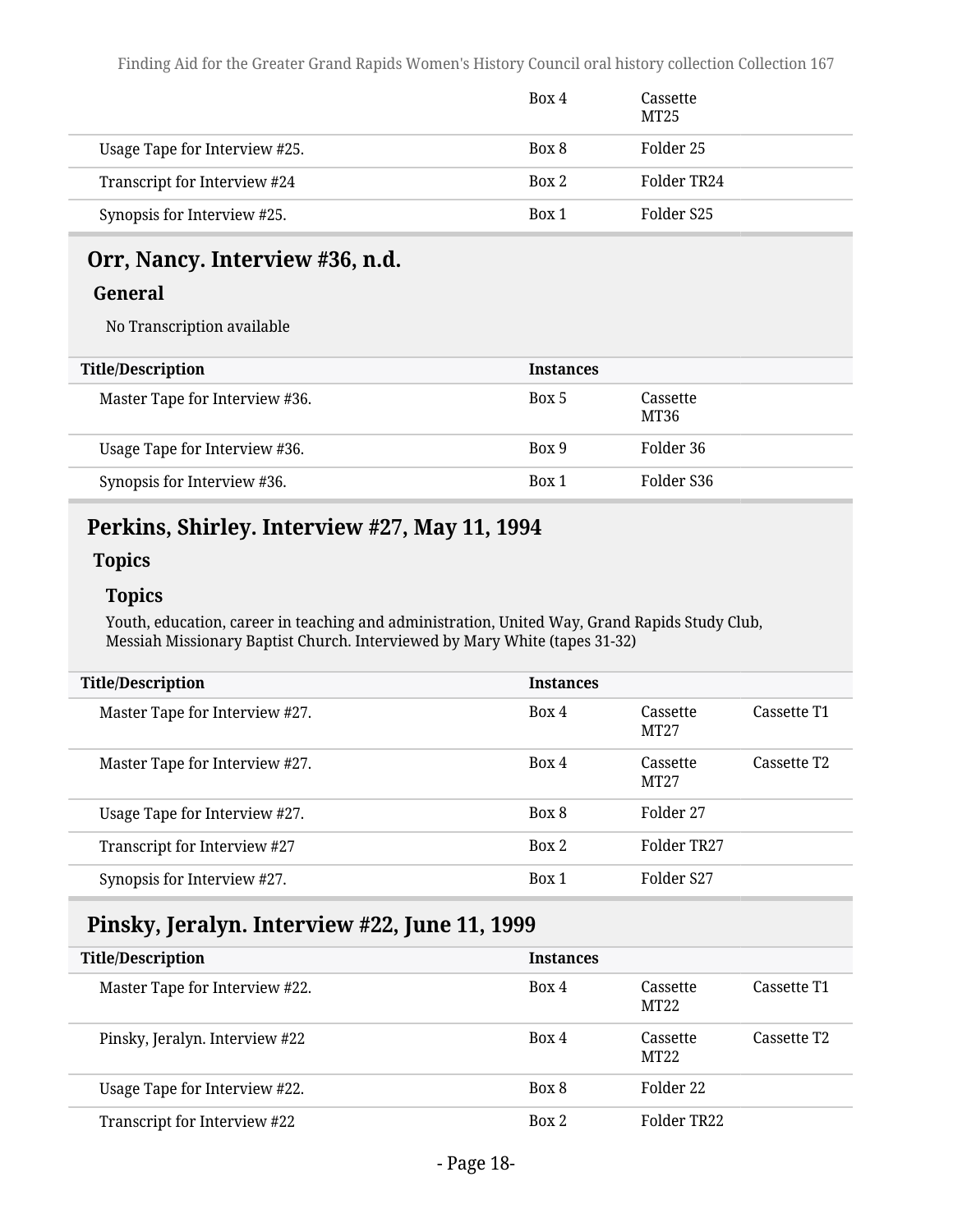# <span id="page-18-0"></span>**Risinger, Earlene "Beans." Interview #45, July 11, 2001**

| <b>Title/Description</b>                              | <b>Instances</b> |                  |
|-------------------------------------------------------|------------------|------------------|
| Master Tape for Interview #45.                        | Box 5            | Cassette<br>MT45 |
| Usage Tape for Interview #45.                         | Box 9.5          | Folder 45        |
| Transcript for Interview #45                          | Box 2            | Folder TR45      |
| Ancillary Material for Interview #45.                 | Box 1            | Folder A45       |
| <b>Related Materials:</b><br><b>Related Materials</b> |                  |                  |
| See also Coll. 160                                    |                  |                  |

# <span id="page-18-1"></span>**Roelofs, Barbara. Interview #28, September 6, 1989**

| <b>Title/Description</b>       | <b>Instances</b> |                  |
|--------------------------------|------------------|------------------|
| Master Tape for Interview #28. | Box 4            | Cassette<br>MT28 |
| Usage Tape for Interview #28.  | Box 8            | Folder 28        |
| Transcript for Interview #28   | Box 2            | Folder TR28      |
| Synopsis for Interview #28.    | Box 1            | Folder S28       |

### <span id="page-18-2"></span>**Rosenzweig, Dora. Interview #40, November 25, 1996**

| <b>Title/Description</b>       | <b>Instances</b> |                  |
|--------------------------------|------------------|------------------|
| Master Tape for Interview #40. | Box 5            | Cassette<br>MT40 |
| Usage Tape for Interview #40.  | Box 9            | Folder 40        |
| Transcript for Interview #40   | <b>Box 2.5</b>   | Folder TR40      |
| Synopsis for Interview #40.    | Box 1            | Folder S40       |

# <span id="page-18-3"></span>**Schad, Vernis L. Interview #48, February 21, 2000**

| <b>Title/Description</b>              | <b>Instances</b> |                  |                         |
|---------------------------------------|------------------|------------------|-------------------------|
| Master Tape for Interview #48.        | Box 5            | Cassette<br>MT48 | Cassette T1             |
| Master Tape for Interview #48.        | Box 5            | Cassette<br>MT48 | Cassette T <sub>2</sub> |
| Usage Tape for Interview #48.         | <b>Box 9.5</b>   | Folder 48        |                         |
| Transcript for Interview #48          | <b>Box 2.5</b>   | Folder TR48      |                         |
| Ancillary Material for Interview #48. | Box 1            | Folder A48       |                         |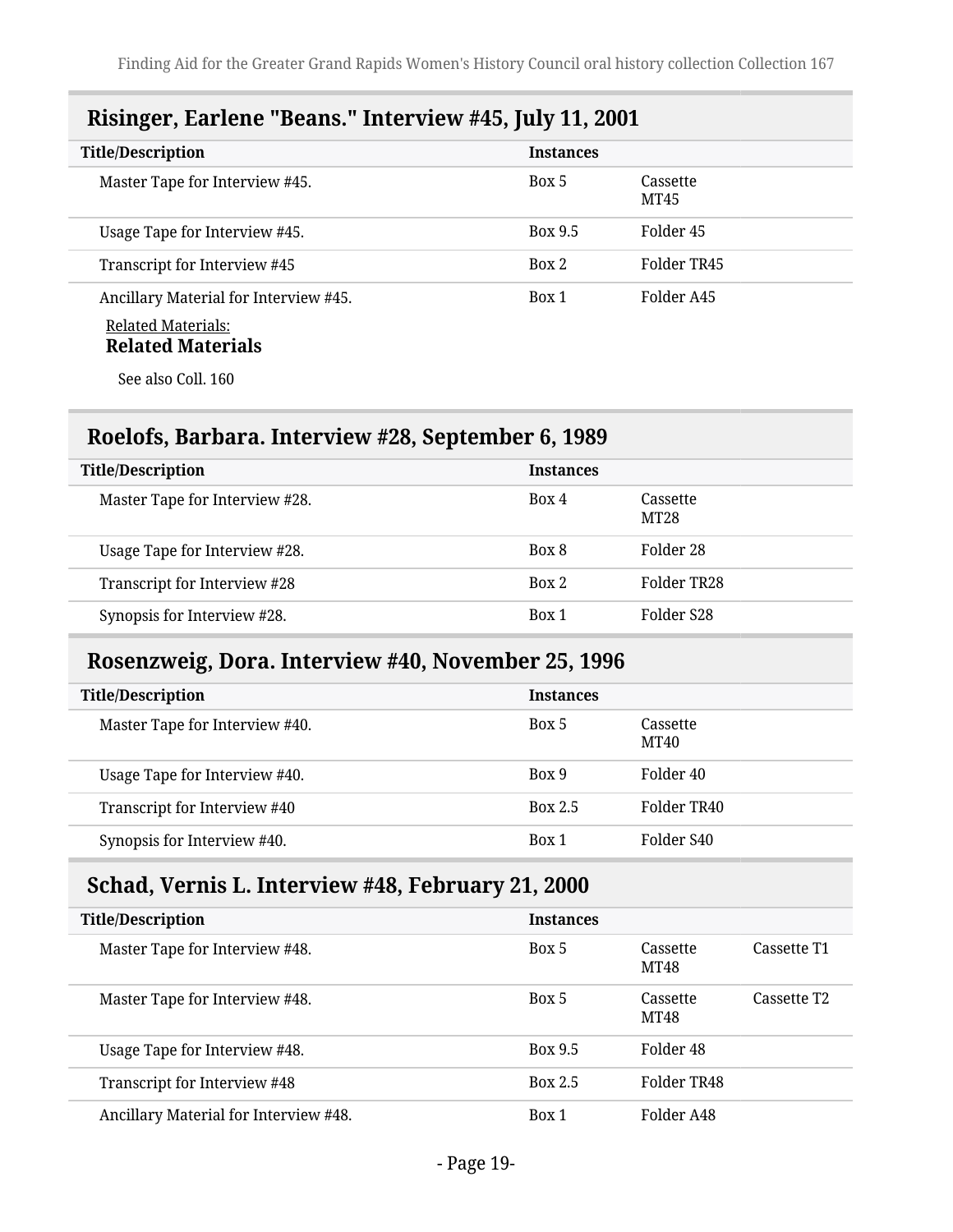# <span id="page-19-0"></span>**Sims, Ella. Interview #29, May 1994**

### **Topics**

### **Topics**

Childhood, racism, work, religion in the South, migration to Grand Rapids, Grand Rapids' African American community and racial discrimination, Office of Economic Opportunity and Kent County Community Action. Program. Interviewed by Jane Idema and Bunny Voss (tapes 14-15).

| <b>Title/Description</b>              | <b>Instances</b> |                  |                         |
|---------------------------------------|------------------|------------------|-------------------------|
| Master Tape for Interview #29.        | Box 4            | Cassette<br>MT29 | Cassette T1             |
| Master Tape for Interview #29.        | Box 5            | Cassette<br>MT29 | Cassette T <sub>2</sub> |
| Usage Tape for Interview #29.         | Box 9            | Folder 29        |                         |
| Transcript for Interview #29          | Box 2            | Folder TR29      |                         |
| Synopsis for Interview #29.           | Box 1            | Folder S29       |                         |
| Ancillary Material for Interview #29. | Box 1            | Folder A29       |                         |
|                                       |                  |                  |                         |

# <span id="page-19-1"></span>**Spencer, Leona. Interview #30, June 8, 1995**

### **Topics**

### **Topics**

Youth in grand Rapids, Great Depression; Methodist Community House, Volunteerism, NAACP, VISTA, Department of Social Services, First Community AME Church, tutoring, General Motors Corporation, redlining, discrimination based on race. Interviewed by B. Margaret Voss (tape 35)

| <b>Title/Description</b>              | <b>Instances</b> |                  |
|---------------------------------------|------------------|------------------|
| Master Tape for Interview #30.        | Box 5            | Cassette<br>MT30 |
| Usage Tape for Interview #30.         | Box 9            | Folder 30        |
| Transcript for Interview #30          | Box 2            | Folder TR30      |
| Synopsis for Interview #30.           | Box 1            | Folder S30       |
| Ancillary Material for Interview #30. | Box 1            | Folder A30       |

# <span id="page-19-2"></span>**Starr, Myrtle Bixler. Interview #31, June 15, 1989**

### **Topics**

### **Topics**

Teaching school, YWCA, Great Depression, Fountain Street Church, particularly her organization of Trips-of-the-Month excursions. Interviewed by Gwen Hibbard (tape 16).

| <b>Title/Description</b> |  |
|--------------------------|--|
|--------------------------|--|

**Instances**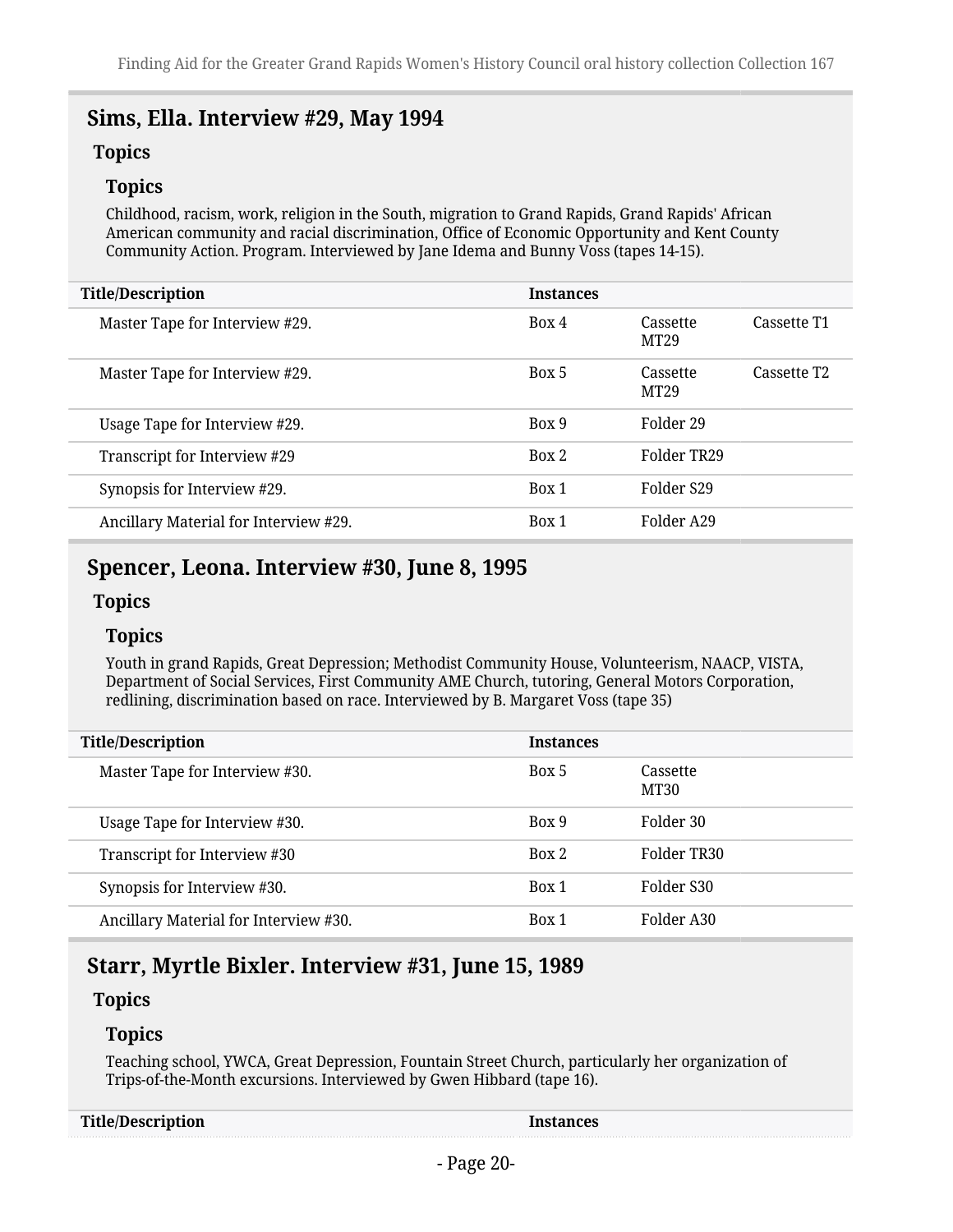| Master Tape for Interview #31. | Box 5 | Cassette<br>MT31 |
|--------------------------------|-------|------------------|
| Usage Tape for Interview #31.  | Box 9 | Folder 31        |

### <span id="page-20-0"></span>**Thiel, Sister Agnes C. Interview #41, November 6, 1999**

| <b>Title/Description</b>              | <b>Instances</b> |                  |
|---------------------------------------|------------------|------------------|
| Master Tape for Interview #41.        | Box 5            | Cassette<br>MT41 |
| Usage Tape for Interview #41.         | Box 9            | Folder 41        |
| Transcript for Interview #41          | <b>Box 2.5</b>   | Folder TR41      |
| Ancillary Material for Interview #41. | Box 1            | Folder A41       |

# <span id="page-20-1"></span>**Wade, Virgilia. Interview #44, March 14, 2001**

| <b>Title/Description</b>       | <b>Instances</b> |                         |
|--------------------------------|------------------|-------------------------|
| Master Tape for Interview #44. | Box 5            | Cassette<br><b>MT44</b> |
| Usage Tape for Interview #44.  | Box 9            | Folder 44               |
| Transcript for Interview #44   | <b>Box 2.5</b>   | Folder TR44             |

# <span id="page-20-2"></span>**Weber, Sister Mary Aquinas. Interview #32, September 24, 1996**

### **Topics**

### **Topics**

Youth in rural Michigan near Traverse City, work in Detroit, enter Dominican order, teaching in various catholic schools in the Detroit area, work at Aquinas College, Eastown-Aquinas Project, YMCA, West Michigan Gleaners, Emeritus College, Grand Rapids Housing Authority. Interviewed by Jane Idema (tape 28).

| <b>Title/Description</b>       | <b>Instances</b> |                  |
|--------------------------------|------------------|------------------|
| Master Tape for Interview #32. | Box 5            | Cassette<br>MT32 |
| Usage Tape for Interview #32.  | Box 9            | Folder 32        |
| Transcript for Interview #32   | Box 2            | Folder TR32      |
| Synopsis for Interview #32.    | Box 1            | Folder S32       |
| Synopsis for Interview #32.    | Box 1            | Folder S32       |
|                                |                  |                  |

# <span id="page-20-3"></span>**Wolfe, Joan L. Interview #33, January 10, 1997**